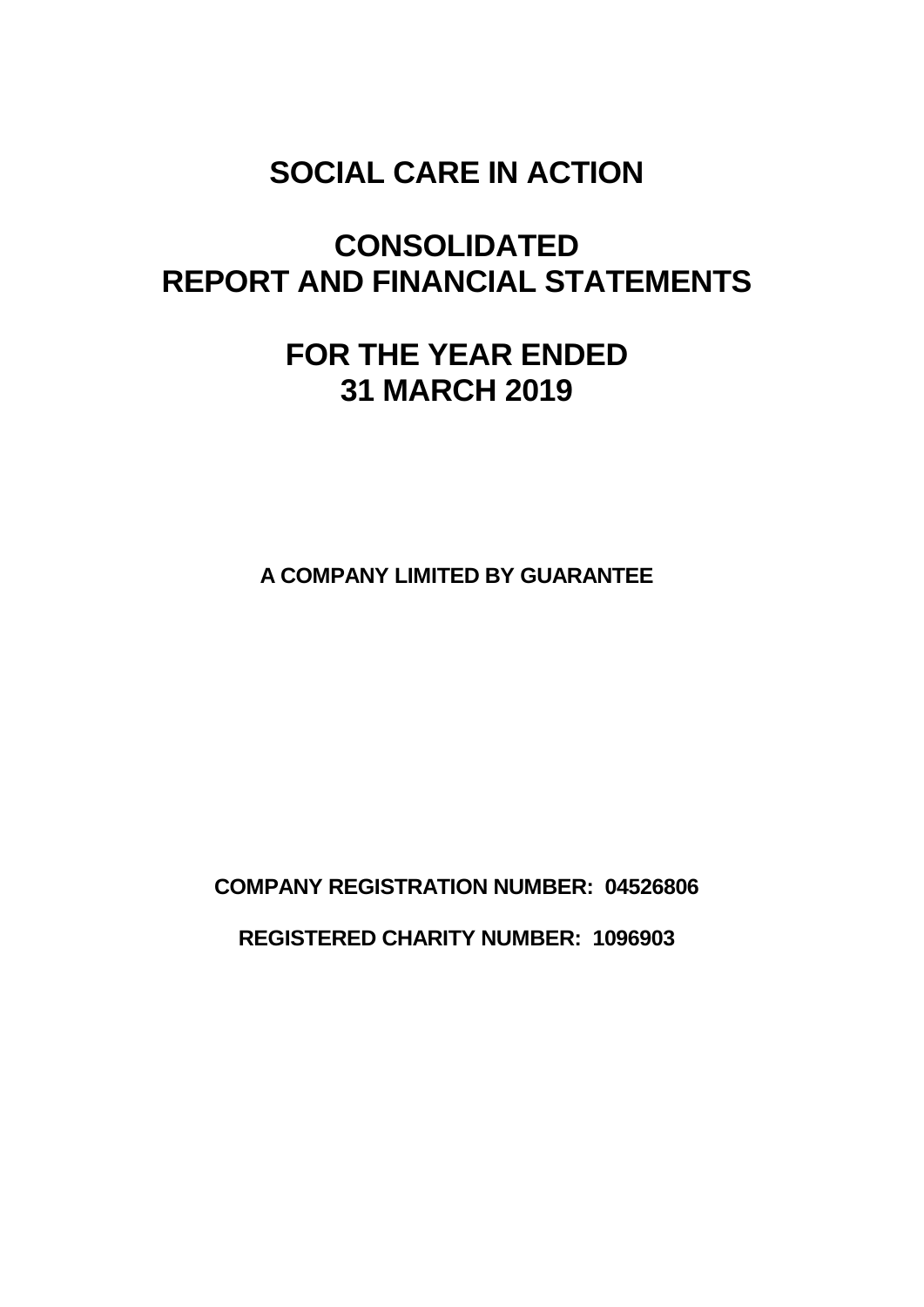## **FINANCIAL STATEMENTS**

## **FOR THE YEAR ENDED 31 MARCH 2019**

| <b>CONTENTS</b>                                           | <b>Pages</b> |
|-----------------------------------------------------------|--------------|
| Report of the Trustees Incorporating the Strategic Report | $1 - 5$      |
| Independent Auditor's Report                              | $6 - 7$      |
| <b>Consolidated Statement of Financial Activities</b>     | 8            |
| <b>Consolidated and Parent Balance Sheet</b>              | 9            |
| <b>Consolidated Statement of Cash Flows</b>               | 10           |
| Notes to the Cash Flow Statement                          | 11           |
| Notes to the Financial Statements                         | $12 - 27$    |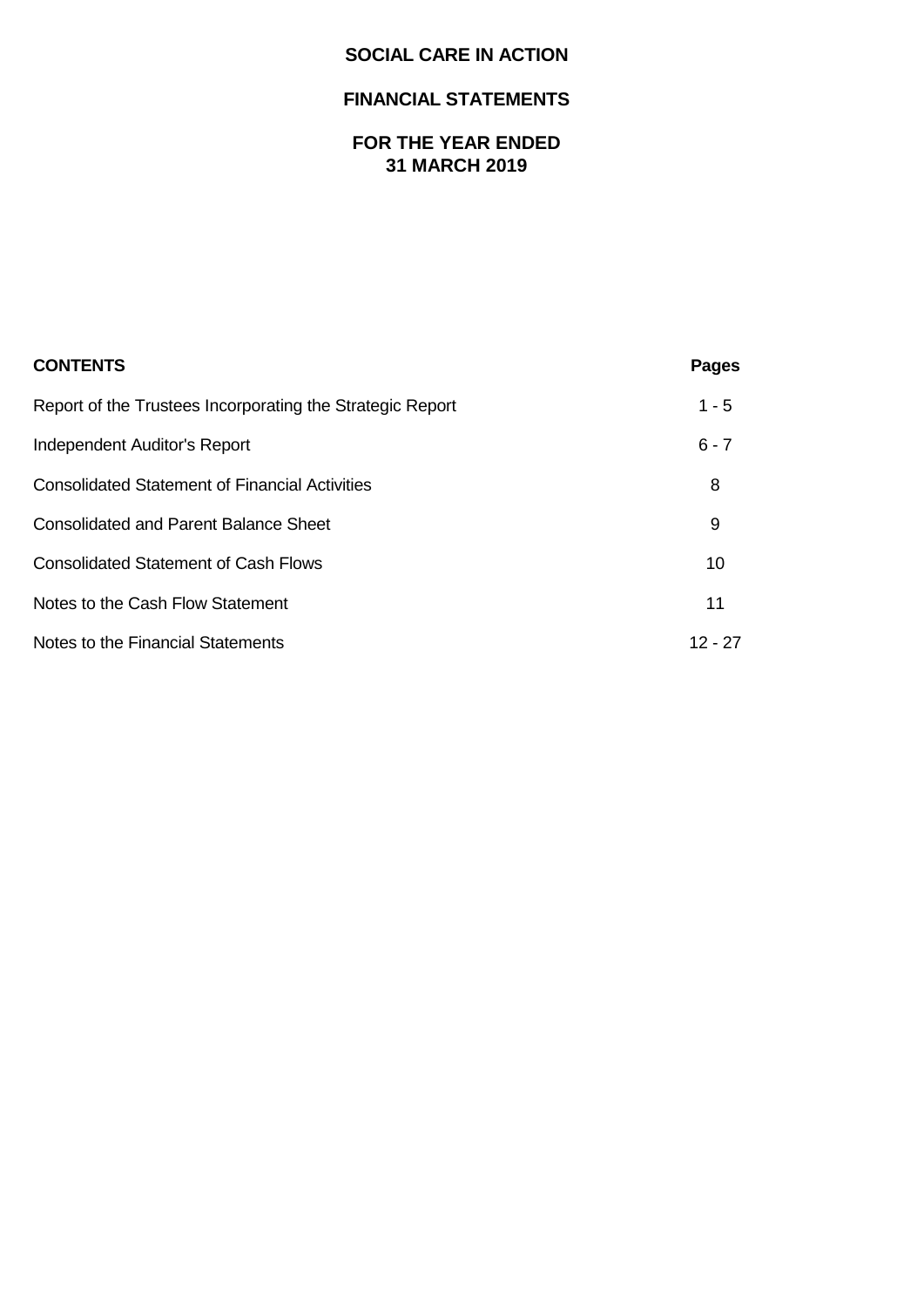## **REPORT OF THE TRUSTEES**

## **FOR THE YEAR ENDED 31 MARCH 2019**

The trustees are pleased to present their annual report and audited consolidated Financial Statements of the charitable company and its subsidiaries for the year ended 31 March 2019, which are also prepared to meet the requirements for a Directors' Report and Financial Statements for Companies Act purposes.

The Financial Statements comply with the Charities Act 2011, the Companies Act 2006, the Memorandum and Articles of Association and Accounting and Reporting by Charities: Statement of Recommended Practice applicable to charities preparing their Financial Statements in accordance with the Financial Reporting Standard applicable in the UK and Republic of Ireland (FRS 102) (effective 1 January 2015).

## **REFERENCE AND ADMINISTRATIVE INFORMATION**

**Charity Name Registered Office** Social Care in Action **Amplevine House** Amplevine House

**Charity Registration Number** Southampton 1096903 SO14 0ST

#### **Company Registration Number** 04526806

## **DIRECTORS AND TRUSTEES**

The directors of the charitable company, for the purposes of company law, are also its trustees for the purpose of charity law. The trustees who served during the year and since the year end are as follows:

L Judd Chair G Dibben Secretary D Chamberlain E Hickman W Hughes Resigned March 19 D Lodge M Patel M Venables E Keogh R Dickenson Treasurer

## **GROUP REGISTERED SOCIETIES AND CHARITABLE COMPANIES**

SCA Care Registered Society No: 27461R SCA Trafalgar Dental Services<br>
SCA Transport Services<br>
Registered Society No: 29035R<br>
Registered Society No: 29035R SCA Transport Services<br>
SCA Fenwick 2 Limited<br>
Registered Society No: 30336R<br>
Registered Society No: 30336R Registered Society No: 30336R Options Wellbeing Trust Charitable Company No: 1100782 Southampton Healthy Living Company No: 10627689

## **SENIOR MANAGEMENT TEAM**

| <b>Chief Executive</b>                             |           | August 18 |
|----------------------------------------------------|-----------|-----------|
| <b>Chief Executive</b>                             | Appointed | August 18 |
| Head of Finance                                    |           |           |
| <b>Head of Human Resources</b>                     |           |           |
| <b>Head of Business Development</b>                |           |           |
| <b>Head of Facilities</b>                          |           |           |
| <b>Options Wellbeing Trust Operations Director</b> |           |           |
| Head of Health & Wellbeing                         |           |           |
| Director of Integrated Services                    |           |           |
|                                                    |           | Resigned  |

## **OUR ADVISORS**

**Auditor Bankers** Saffery Champness LLP<br>
Midland House 88 and 2009 and 2009 and 2009 and 2009 and 2009 and 2009 and 2009 and 2009 and 2009 and 2009 an<br>
Midland House 2009 and 2009 and 2009 and 2009 and 2009 and 2009 and 2009 and 2009 and 20 2 Poole Road Totton Communication and the Communication Communication Communication Communication Communication Bournemouth SO40 3TH BH2 5QY

30 Commercial Road

Dukes Road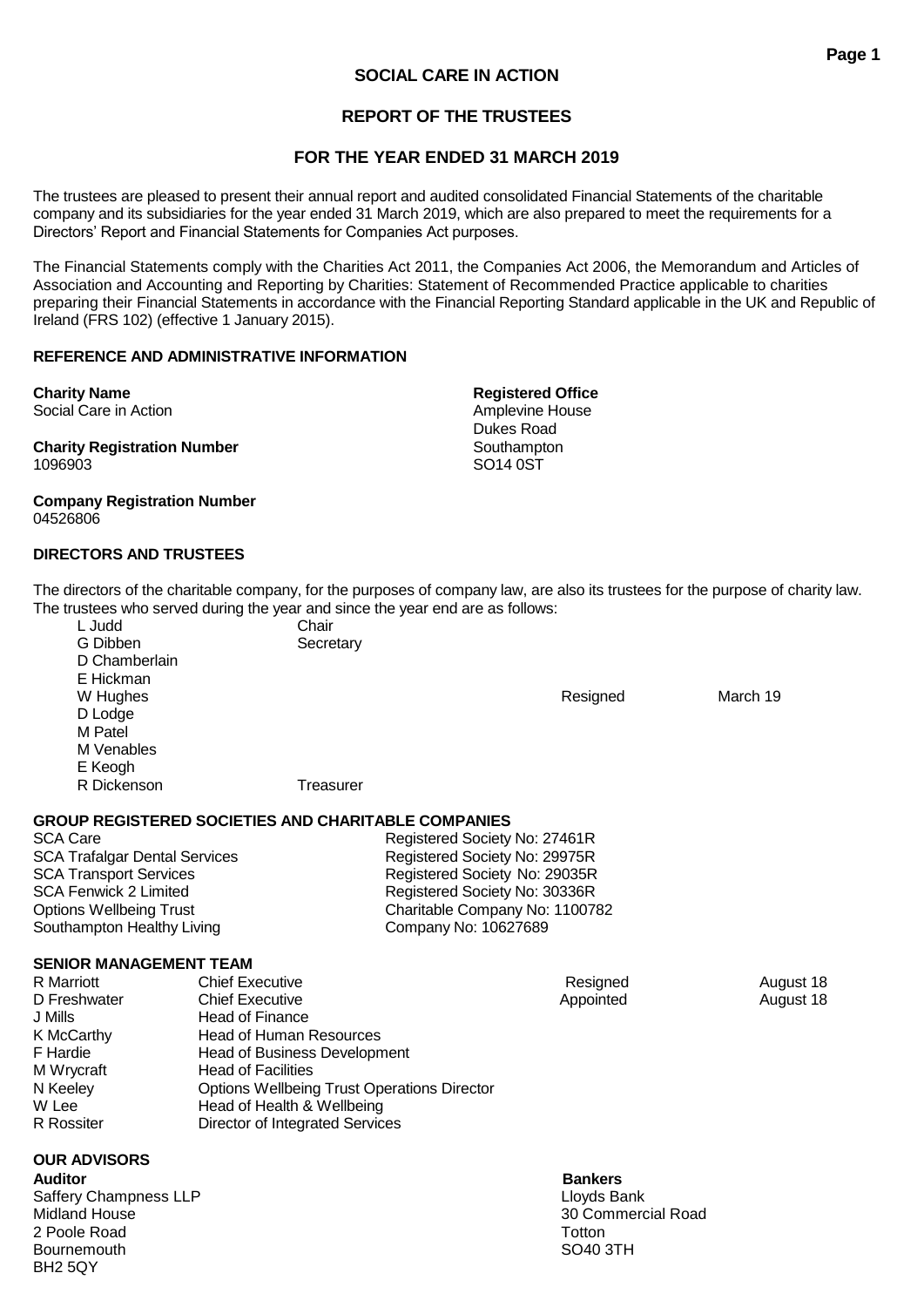## **FOR THE YEAR ENDED 31 MARCH 2019 STRATEGIC REPORT**

The charitable company presents its Report and Strategic Report.

## **AIMS AND OBJECTIVES**

The charitable company's aims and objectives are:

- the advancement of health and the relief of those in need by reason of youth, age, ill-health, disability, financial hardship or other disadvantage for the public benefit in particular, but not limited to the practice and provision of health, education, care or community services; and
	- to provide or assist in the provision of facilities in the interests of social welfare for recreation or other leisure time occupation of individuals who have need of such facilities by reason of their youth, age, infirmity or disability, financial hardship or social circumstances with the object of improving their conditions of life.

#### **Public Benefit Statement**

Our main activities and who we try to benefit are described above.

Our charitable activities focus on care in the community, transport, dentistry, training, counselling services and operating a wellbeing centre.

All of our activities are undertaken to further our charitable purposes for the public benefit. In shaping our objectives and planning our activities, the trustees have considered the Charity Commission's guidance on public benefit including the guidance 'Public Benefit: Running a Charity (PB2)'.

#### **ACHIEVEMENTS AND PERFORMANCE**

2018-19 has been a particularly busy and challenging year for Social Care in Action. The economic, social and public policy environment within which the group operates, continues to be difficult, but Social Care in Action (SCiA) is proud to continue to provide high-quality services to the people we support. We work with our funders on an ongoing basis, providing ideas and solutions in a very demanding funding market fully appreciating the financial constraints they are under.

The financial year saw our behaviour change service, Southampton Healthy Living (SHL) come to an early end when one of our subcontractors commissioned to provide the service indicated their intention to withdraw from the service. This put SHL in a position where it was unable to give assurances that it could meet its targets or attract a replacement subcontractor, despite extensive efforts, SHL and Southampton City Council mutually agreed to end the service from 31st March.

The greatest challenge this year has undoubtedly been recruiting staff in our two key areas of work – dentistry and care. This has resulted in both SCA Trafalgar Dental Services and SCA Care reporting significant deficits for the last financial year.

With restricted funds available, SCiA's main aim is to continue to work in partnership with Southampton City Council, Hampshire County Council, the NHS as well as other key stakeholders on a number of significant contracts.

After rigorous assessment, SCA Care was awarded 'good' by the Care Quality Commission, Home Care provided 53,732 support calls to individuals, and 88,229 support visits were carried out across our Extra Care service sites, enabling people we support to remain living in their own homes and maintain their independence for longer. As an organisation, we are constantly reviewing our service models to improve choice and outcomes for vulnerable older people and disabled people who are at risk of dependence without such provision and now offer an enhanced service through the creation of our Learning Disabilities and Mental Health service. It has enabled SCA Care to undertake more complex and larger packages of support.

The year has also demonstrated the value of working in partnership with other organisations by successfully securing the Southampton Living Well contract following a competitive tender process. This Southampton City Council commissioned service is run as a consortium by SCiA in partnership with Age UK Southampton, we have been tasked with transforming the way traditional day services are offered to older people living in the city. Together, we are working to provide activities and outings to alleviate isolation, reconnect individuals with their community and support individuals earlier in their ageing process. The value of being a diverse group of enterprises working towards a shared mission is evident, taking SLW as an example, with SCA Transport supporting service delivery by providing customers with door-to-door transport to day opportunities. During the year, SCA Transport has provided 2,244 individual passenger services across its six contracts, despite the fact that consultation is ongoing regarding Section 19/20 licencing arrangements, as laid out by the central government, which means a number of transport activities have been put on hold until the outcome is known.

Despite this, SCA Transport still achieved budgeted targets and across many areas of its portfolio, increased delivery. SCA Trafalgar whilst having a difficult financial year due to the aforementioned recruitment problems, have been working hard to continuously improve the care offered, which is reflected in the excellent patient feedback and satisfaction statistics, with 95% of our patients reporting that they would recommend us to their friends and families. We were delighted to be presented with a certificate at the British Dental Association show for achieving over 12,000 positive reviews on Working Feedback.

In order to support health promotion and awareness, we provide continuous education and advice, with the aim of prevention of dental disease. We offer free oral hygiene/education sessions for children at our Swanage practice and have introduced the Gosport Oral Health Project, an area where there are high levels of poor oral health in children and families.

We support the NHS 111 service across all of our practices ensuring that those patients who are unable to access dental services are able to be seen when they are experiencing dental pain or problems.

Following a year of uncertainty for Options Wellbeing Trust with regard to delivering services on behalf of GamCare, its main commissioner, a new Model of Service delivery has been agreed with Gamble Aware and Options were awarded a three-year contract to deliver a range of support services. This new model focuses on a recovery approach and allows our clients to step up or down the intervention intensity level according to their needs. This has allowed us the opportunity to increase the range of services we are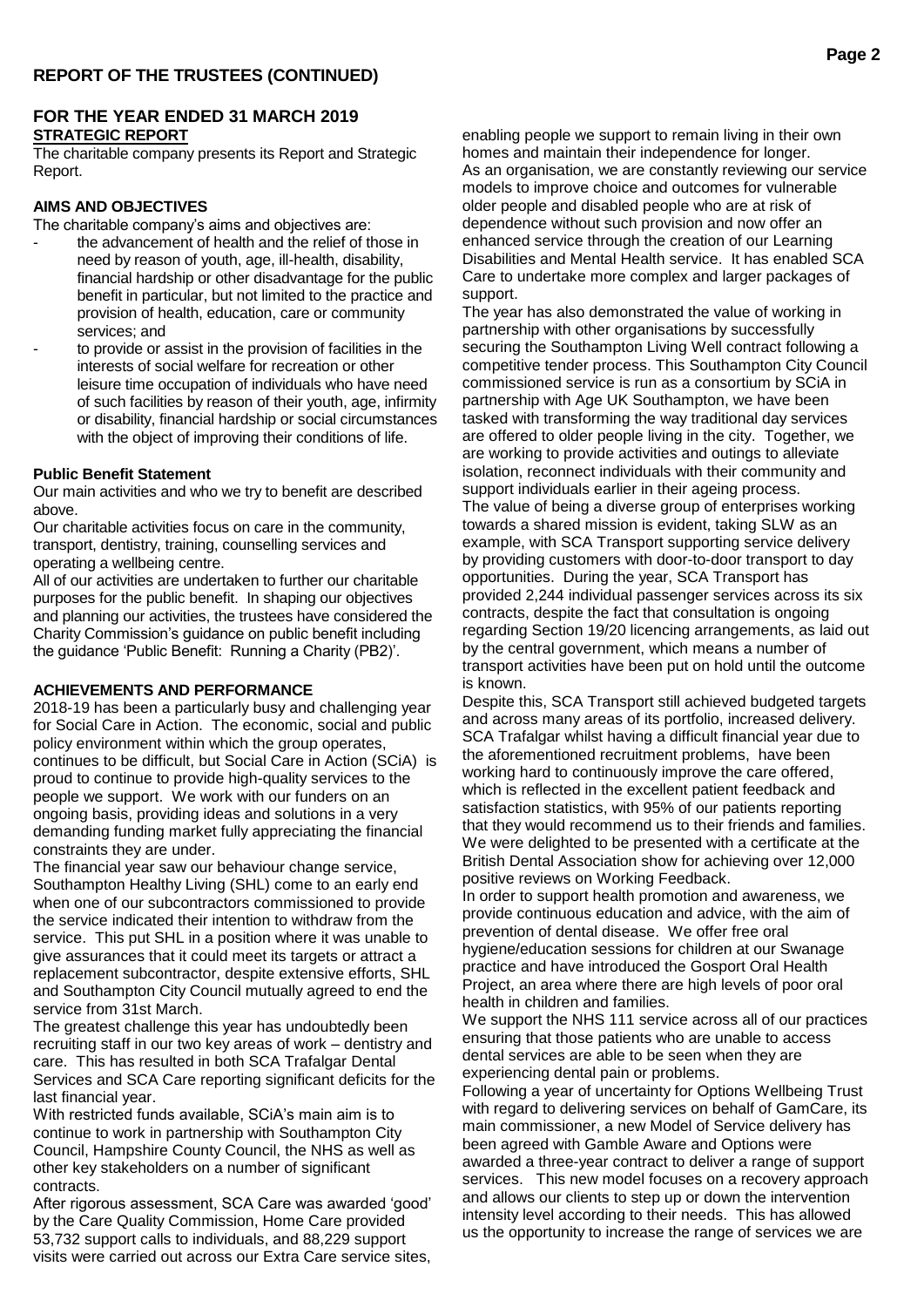## **FOR THE YEAR ENDED 31 MARCH 2019 FINANCIAL REVIEW (Continued)**

**ACHIEVEMENTS AND PERFORMANCE (Continued)** able to offer to problem gamblers and those concerned about them.

In order to deliver the new service, all existing staff have received extensive training. However, we have been challenged by delays in the development of assessment tools for our commissioners to enable assignment of problem gamblers into the correct level of treatment intervention. This has in part led to a lower level of patients accessing the service than the contract requires, and has been exacerbated by a 16% reduction in referrals from GamCare, who are our main referrals source.

Whilst the GamCare work has proved challenging, we are delighted to be able to report that there has been a significant increase in demand for our self-funded Generic Counselling.

The future will continue to be challenging, but SCiA has a good track record as a large not-for-profit organisation and is well placed to work in partnership with others in the voluntary, public and private sectors to deliver services which improve the lives of those we work with.

## **FINANCIAL REVIEW**

These Financial Statements reflect the financial activity of Social Care in Action as a group of social enterprises and individually, whose activities are primarily training, employment enabling and consultancy work. These consolidated Financial Statements for the SCiA group of social enterprises reflect the combined income and expenditure of the businesses, its activities and impacts. The SCiA group of social enterprises incurred a deficit of £587,591 in the year to 31 March 2019 (2018 - deficit of £147,089).

The group decreased its income in the year ended 31 March 2019 with incoming resources of £8,230,449 compared to £8,829,127 in the previous year. Expenditure rose to £9,078,496, compared to £8,976,216 in the previous year.

The group now has a total reserve of £1,126,669 at 31 March 2019 compared to £1,714,260 at 31 March 2018. The trustees are concerned with the deficit incurred for the year but are satisfied at this point with the financial stability of the group.

## **Principal Funding Sources**

The principal funding sources for the individual charitable companies are currently by way of training sales to SCA Care and SCA Trafalgar Dental Services. Social Care in Action was grateful for the grant from Big Society for Contract Readiness. These funds have been invaluable in securing a major contract during the year within the group. **Investment Powers and Policy**

The trustees do not consider it prudent, at this stage, to invest income in stocks, shares or bonds for the longer term. The policy for investment is, therefore, to retain funds as cash and place them on bank deposit at the best rate obtainable.

## **Reserves Policy and Going Concern**

It is the policy of the charitable company to aim towards maintaining unrestricted funds, which are the free reserves of the charitable company, at a level where

unrestricted funds will be sufficient to meet its outgoing expenses.

The trustees are considering ways in which additional unrestricted funds could be raised. The level of reserves is part of the charitable company's business planning, budgeting and forecasting process. It takes into account:

- risks associated with each stream of income and expenditure being different from that budgeted;
- planned activity levels; and

organisational commitments. It is the trustees intention to review this policy with the aim of holding approximately three months running costs as free reserves over a time period of five years. As at 31 March 2019 that would equate to a maximum of £636,000. The actual free reserves held at that date was £201,482. The trustees recognise that in the immediate future this position will not improve significantly, however taking into account the current length of contracts held they are content that over a period of five years the target is achievable.

The trustees are of the view that the charitable company and group are a going concern.

## **PLANS FOR FUTURE PERIODS**

The Social Care in Action group of social enterprises has many exciting plans and opportunities for the forthcoming year and beyond. These areas, in particular, are: **Recruitment**

In early 2019/20, we will be appointing a recruitment manager whose role will be to increase the number of support staff working within SCA Care's front line services, allowing us to grow our Home Care provision.

## **Learning Disability and Mental Health**

Over the next financial year, SCA Care will expand its services in the areas of Learning Disabilities and Mental Health to include those in receipt of a direct payment, and later in the year to individuals who are funded by the Continuing Health Care Service. This will enable us to create and provide more bespoke packages for all individuals who are seeking support, no matter how they are funded.

#### **Southampton Living Well**

Our day opportunities is to be officially launched in the summer of 2019. This service will provide an opportunity to increase the number of private customers attending, as well as local authority funded customers.

#### **SCA Transport**

During 19/20 SCA Transport will need to consider its fleet management plan, as some of the older vehicles in the fleet are soon to be due for replacement. Considerations will be given not only to ability to transport individuals around the Southampton area but the environmental impact its vehicles will have.

SCA Transport is considering the option to deliver Home to School Transport services again, as well as the delivery of a new service in partnership with Southampton University Hospitals Trust to support individuals to return home from Hospital.

## **SCA Trafalgar**

During this financial year, we plan to increase the range of private services that we are able to offer, ensuring that we are supporting patient choice.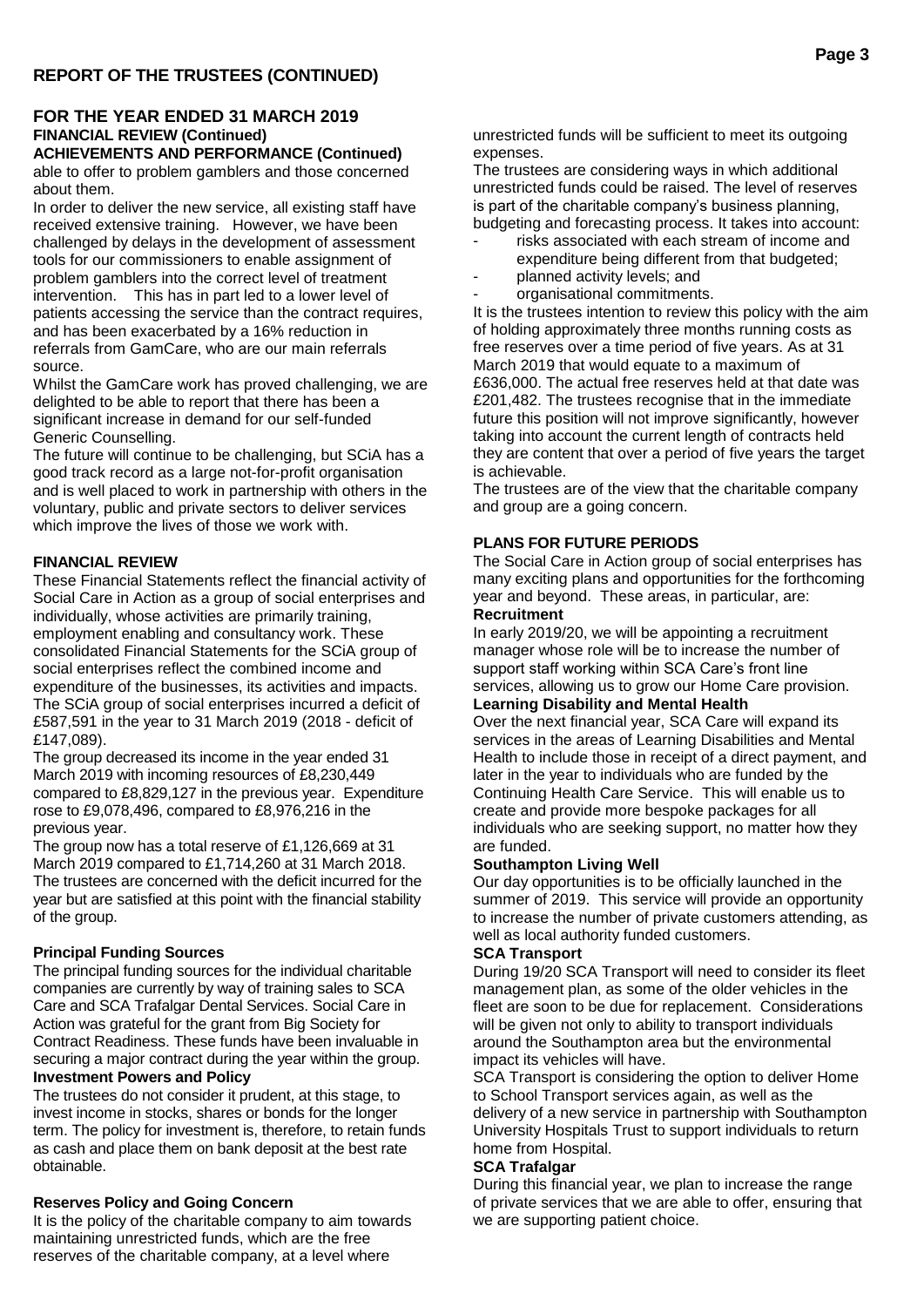## **FOR THE YEAR ENDED 31 MARCH 2019 PLANS FOR FUTURE PERIODS (Continued)**

We will fully utilise the skills of our dental therapists, which will mean that the dentists have availability to focus on more complex treatments and those patients with higher need.

In addition, we plan to introduce a full dental implant service that we can offer to our patients, and also those patients that are externally referred.

#### **SCA Fenwick 2**

SCA Fenwick 2 and League of Friends Fenwick representatives will approach NHS England with regards to the reappraising the existing 100% charge over the property.

A real-time needs analysis and a community consultation to capture the views of local residents will be conducted. The result of this exercise will shape future service provision.

#### **Options Wellbeing Trust**

Gamcare is providing a 6% uplift in funding for 2019/2020. Options is mindful that its greatest challenge this year is likely to be ensuring it reaches out to, and provides support for, considerably more people with, or concerned about another's, gambling to meet GamCare's requirement to commit to 690 clients. It is also planned to improve accessibility to services and therefore referral numbers by opening their Southampton site on a Saturday. Capacity will also be further enhanced by reconfiguration of the Southampton office to provide an additional consulting room. The restoration and refurbishment of the Annexe will also enable Options to provide support groups and gambling awareness/education groups this year.

#### **STRUCTURE, GOVERNANCE AND MANAGEMENT Governing Document**

The company is a charitable company limited by guarantee, incorporated on 5 September 2002 and registered as a charity on 8 April 2003. The charitable company was established under a Memorandum of Association which established the objectives and powers of the charitable company and is governed under its Articles of Association. In the event of the charitable company being wound up, members are required to contribute an amount not exceeding £10.

## **Recruitment and Appointment of Trustees**

The directors of the company are also charity trustees for the purposes of charity law and, under the charitable company's Articles, are known as members of the Board. The directors are reappointed in accordance with the Memorandum and Articles of Association.

## **Trustee Induction and Training**

A programme is employed for the induction of new trustees. This includes visiting the offices, meeting staff and observing how the charitable company operates. It also encompasses a full induction in the charitable company's policies and procedures and involves examining the business plan.

#### **Organisational Structure**

Day to day operations and responsibilities are delegated to the Senior Management Team, who are responsible for ensuring the charitable company delivers the services specified, meets key performance targets and stays within the agreed budgets.

#### **Risk Management**

The trustees have conducted a review of the major risks to which the charitable company is exposed. Where appropriate, systems or procedures have been established to mitigate the risks the charitable company faces. Significant external risks have led to the development of a strategic plan. Internal control risks are minimised by the implementation of procedures for authorisation of all transactions and projects. The trustees have identified reputational risk, financial risk, IT risk and health and safety risk as being the major risks they are exposed to. To mitigate these the charitable company have controls which include partnership working, upgrading electronic networks and introducing technology to record events as and when they occur. In addition, all staff are provided with handbooks detailing the organisations expectations when they join. **Related Parties**

Social Care in Action is a member of the SCiA group of social enterprises. The other members of the group, who are all Registered Societies under the Co-operative and Community Benefit Societies Act 2014, are SCA Care, SCA Transport Services, SCA Trafalgar Dental Services and SCA Fenwick 2 Limited, along with Options Wellbeing Trust a company limited by guarantee and Registered Charity and Southampton Healthy Living a company limited by guarantee.

The charitable companies and registered societies are all operated and managed on a unified basis with Social Care in Action acting as the parent body.

## **Key Management and Personnel Remuneration**

The directors consider the board of directors, who are the charitable company's trustees and the senior management team, comprise the key management personnel of the charitable company in charge of directing and controlling, running and operating the charitable company on a day to day basis. All directors give their time freely as trustees in the year.

#### **Pay Policy for Senior Staff**

The trustees review the remuneration of senior staff periodically on the basis of the performance of the individual concerned and the charitable company and group as a whole.

## **RESPONSIBILITIES OF TRUSTEES**

The trustees (who are also directors of Social Care in Action for the purposes of company law) are responsible for preparing the Annual Report of the Trustees and the Financial Statements in accordance with applicable law and United Kingdom Accounting Standards (United Kingdom Generally Accepted Accounting Practice).

Company law requires the trustees to prepare Financial Statements for each financial year. Under company law the trustees must not approve the Financial Statements unless they are satisfied that they give a true and fair view of the state of affairs of the charitable company and of the incoming resources and application of resources, including the income and expenditure, of the charitable company for that period. In preparing these Financial Statements the trustees are required to:

- select suitable accounting policies and then apply them consistently;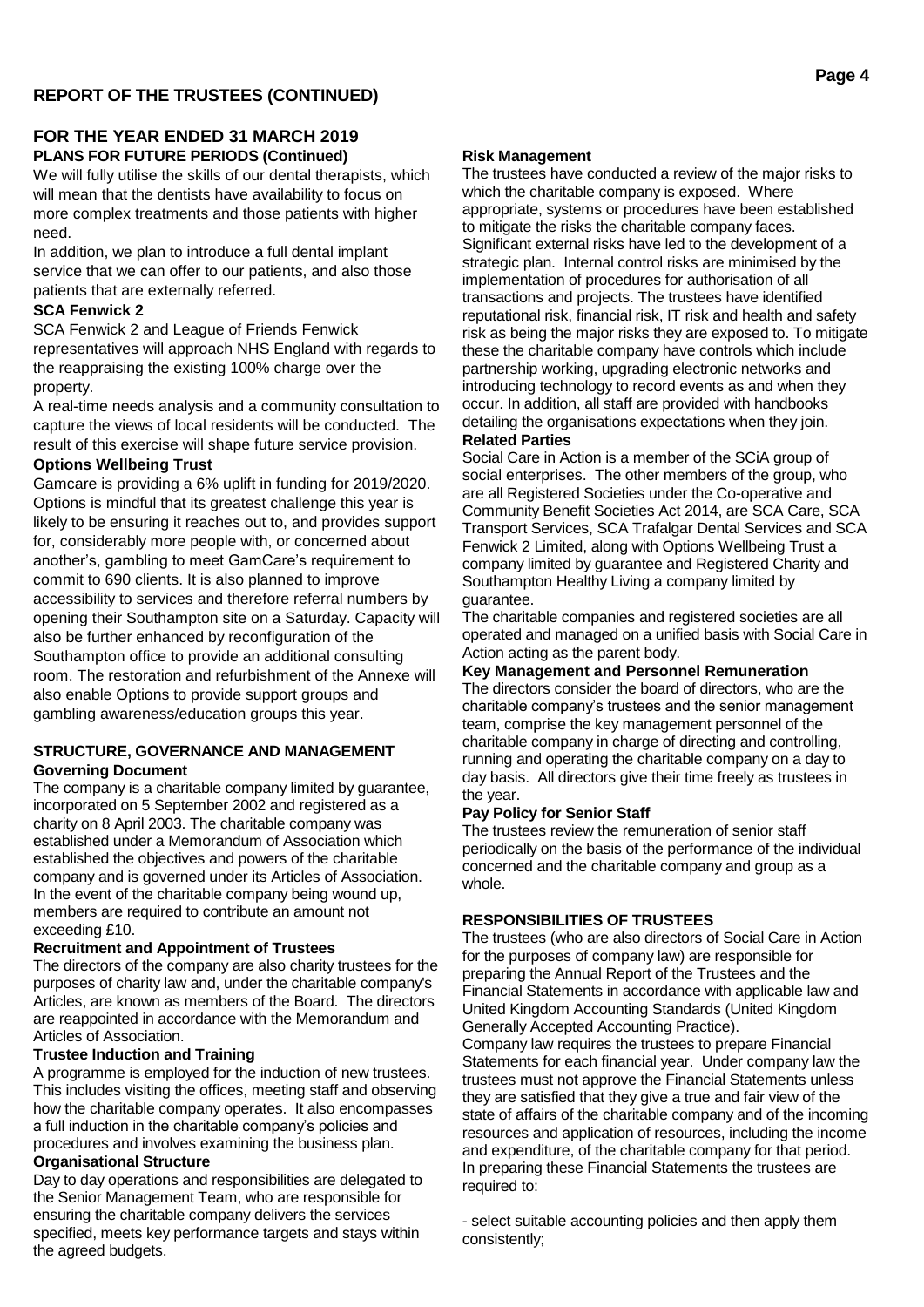## **REPORT OF THE TRUSTEES (CONTINUED)**

## **FOR THE YEAR ENDED 31 MARCH 2019**

## **RESPONSIBILITIES OF TRUSTEES (Continued)**

- observe the methods and principles in the Charities SORP (FRS 102);

- make judgements and estimates that are reasonable and prudent;

- state whether applicable UK accounting standards have been followed, subject to any material departures disclosed and explained in the Financial Statements;

-and prepare the Financial Statements on the going concern basis, unless it is inappropriate to presume that the charitable company will continue in business.

The trustees are responsible for maintaining proper accounting records which disclose with reasonable accuracy, at any time, the financial position of the charitable company and to enable them to ensure that the Financial Statements comply with the Companies Act 2006.

They are also responsible for safeguarding the assets of the charitable company and hence taking reasonable steps for the prevention and detection of fraud and other irregularities.

The trustees are responsible for the maintenance and integrity of the corporate and financial information included on the charitable company's website. Legislation in the United Kingdom governing the preparation and dissemination of the Financial Statements may differ from legislation in other jurisdictions.

#### **Statement as to Disclosure to our Auditors**

In so far as the trustees are aware, at the time of approving our Report of the Trustees:

- there is no relevant information, being information needed by the auditor in connection with preparing their report, of which the charitable company's and group's auditor is unaware; and
- the trustees, having made enquiries of fellow directors and the group's auditor that they ought to have individually taken, have each taken all steps that he/she is obliged to take as a director in order to make themselves aware of any relevant audit information and to establish that the charitable company's and group's auditor is aware of that information.

#### **AUDITOR**

A resolution to re-appoint Saffery Champness LLP will be submitted to the annual general meeting.

**Approved by the trustees on 24 October 2019 and signed on their behalf by:**

**............................................... L JUDD CHAIR**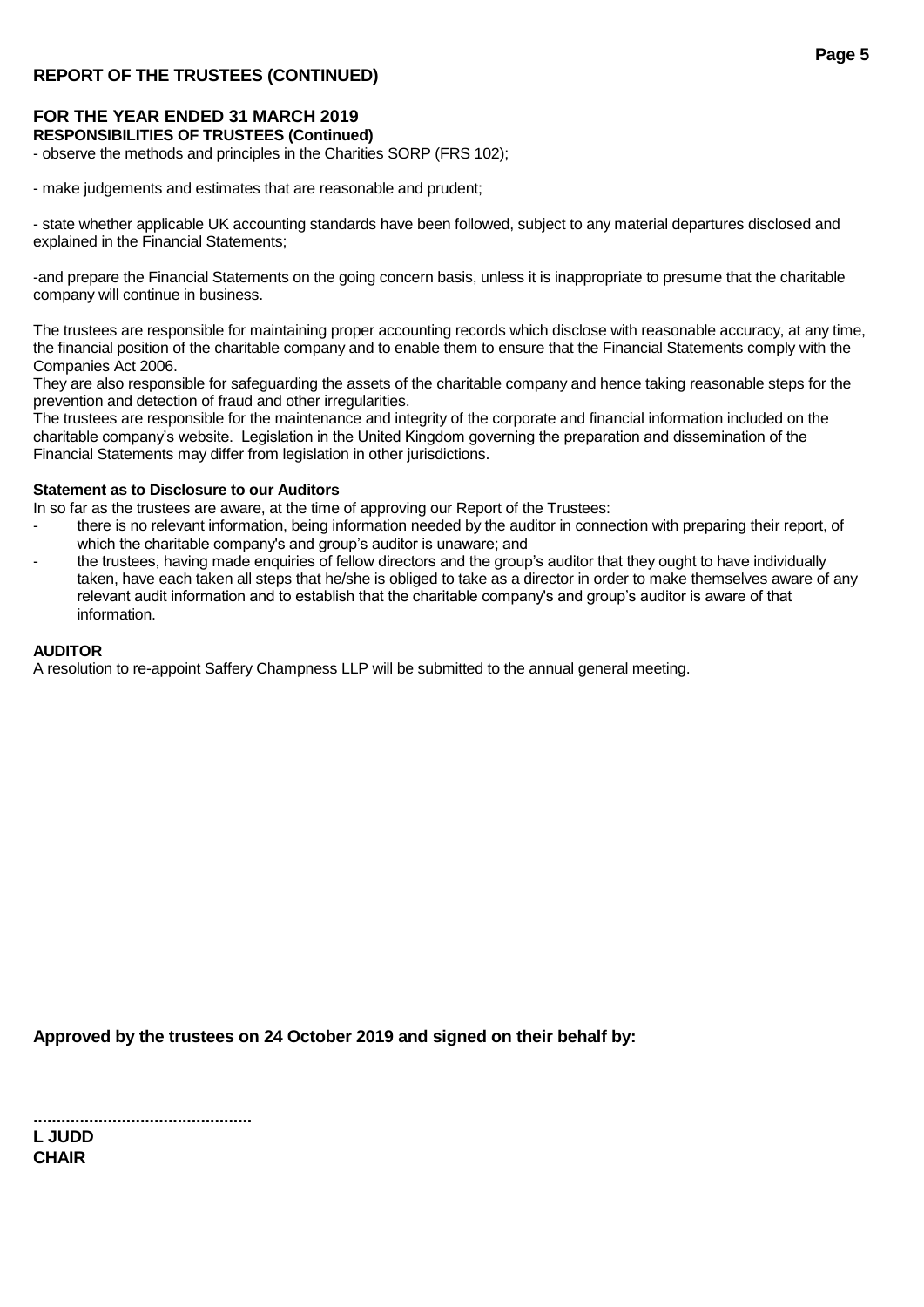## **TO THE MEMBERS OF SOCIAL CARE IN ACTION**

## **FOR THE YEAR ENDED 31 MARCH 2019**

## **Opinion**

We have audited the financial statements of Social Care in Action for the year ended 31 March 2019 which comprise the Consolidated Statement of Financial Activities, Consolidated and Charitable Company Balance sheet, Consolidated Statement of Cash Flows and notes to the financial statements, including a summary of significant accounting policies. The financial reporting framework that has been applied in their preparation is applicable law and United Kingdom Accounting Standards, including Financial Reporting Standard 102, the Financial Reporting Standard applicable in the UK and Republic of Ireland (United Kingdom Generally Accepted Accounting Practice). In our opinion the financial statements:

- give a true and fair view of the state of the affairs of the group and the parent charitable company as at 31 March 2019 and of the group's incoming resources and application of resources, including its income and expenditure, for the year then ended;
- have been properly prepared in accordance with United Kingdom Generally Accepted Accounting Practice; and
- have been prepared in accordance with the requirements of the Companies Act 2006.

## **Basis for opinion**

We conducted our audit in accordance with International Standards on Auditing (UK) (ISAs (UK)) and applicable law. Our responsibilities under those standards are further described in the Auditor's responsibilities for the audit of the financial statements section of our report. We are independent of the group and the parent charitable company in accordance with the ethical requirements that are relevant to our audit of the financial statements in the UK, including the FRC's Ethical Standard, and we have fulfilled our other ethical responsibilities in accordance with these requirements. We believe that the audit evidence we have obtained is sufficient and appropriate to provide a basis for our opinion.

#### **Conclusions relating to going concern**

We have nothing to report in respect of the following matters in relation to which the ISAs (UK) require us to report to you where:

- the trustees' use of the going concern basis of accounting in the preparation of the financial statements is not appropriate; or
- the trustees have not disclosed in the financial statements any identified material uncertainties that may cast significant doubt about the group's or the parent charitable company's ability to continue to adopt the going concern basis of accounting for a period of at least twelve months from the date when the financial statements are authorised for issue.

## **Other information**

The trustees are responsible for the other information. The other information comprises the information included in the annual report, other than the financial statements and our auditor's report thereon. Our opinion on the financial

statements does not cover the other information and, except to the extent otherwise explicitly stated in our report, we do not express any form of assurance conclusion thereon.

In connection with our audit of the financial statements, our responsibility is to read the other information and, in doing so, consider whether the other information is materially inconsistent with the financial statements or our knowledge obtained in the audit or otherwise appears to be materially misstated. If we identify such material inconsistencies or apparent material misstatements, we are required to determine whether there is a material misstatement in the financial statements or a material misstatement of the other information. If, based on the work we have performed, we conclude that there is a material misstatement of this other information, we are required to report that fact. We have nothing to report in this regard.

#### **Other matters prescribed by the Companies Act 2006**

In our opinion, based on the work undertaken in the course of the audit:

- the information given in the Trustees' Annual Report which includes the Directors' Report and the Strategic Report for the financial year for which the financial statements are prepared is consistent with the financial statements; and
- the Trustees' Annual Report which includes the Directors' Report and the Strategic Report have been prepared in accordance with applicable legal requirements.

#### **Matters on which we are required to report by exception**

In the light of the knowledge and understanding of the group and the parent charitable company and its environment obtained in the course of the audit, we have not identified material misstatements in the Trustees' Annual Report and Strategic Report.

We have nothing to report in respect of the following matters where the Companies Act 2006 require us to report to you if, in our opinion:

- the group or parent charitable company has not kept adequate and sufficient accounting records, or returns adequate for our audit have not been received from branches not visited by us; or
- the parent charitable company financial statements are not in agreement with the accounting records and returns; or
- certain disclosures of trustees' remuneration specified by law are not made; or
- we have not received all the information and explanations we require for our audit.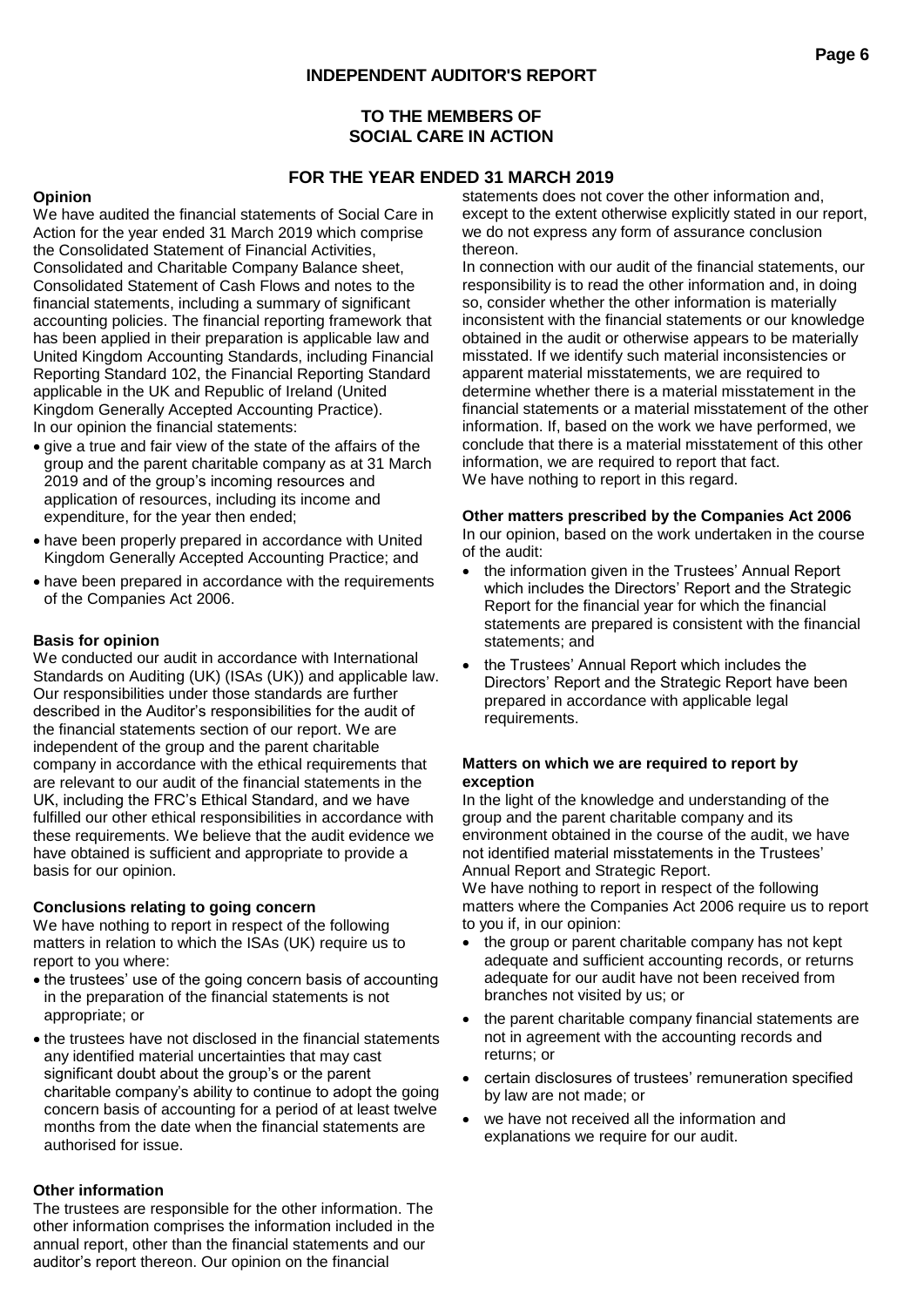## **FOR THE YEAR ENDED 31 MARCH 2019 Responsibilities of trustees**

As explained more fully in the Statement of Trustees' Responsibilities set out on pages 4 - 5, the trustees (who are also the directors of the charitable company for the purposes of company law) are responsible for the preparation of the financial statements and for being satisfied that they give a true and fair view, and for such internal control as the trustees determine is necessary to enable the preparation of the financial statements that are free from material misstatement, whether due to fraud or error.

In preparing the financial statements, the trustees are responsible for assessing the group's and parent charitable company's ability to continue as a going concern, disclosing, as applicable, matters related to going concern and using the going concern basis of accounting unless the trustees either intend to liquidate the group or the parent charitable company or to cease operations, or have no realistic alternative but to do so.

#### **Auditor's responsibilities for the audit of the financial statements**

We have been appointed as auditors under the Companies Act 2006 and report in accordance with that Act. Our objectives are to obtain reasonable assurance about whether the financial statements as a whole are free from material misstatement, whether due to fraud or error, and to issue an auditor's report that includes our opinion. Reasonable assurance is a high level of assurance, but is not a guarantee that an audit conducted in accordance with ISAs (UK) will always detect a material misstatement when it exists. Misstatements can arise from fraud or error and are considered material if, individually or in the aggregate, they could reasonably be expected to influence the economic decisions of users taken on the basis of these financial statements.

A further description of our responsibilities for the audit of the financial statements is located on the Financial Reporting Council's website at:

[www.frc.org.uk/auditorsresponsibilities.](http://www.frc.org.uk/auditorsresponsibilities) This description forms part of our auditor's report.

## **Use of our report**

This report is made solely to the charitable company's members and the trustees, as a body, in accordance with Chapter 3 of Part 16 of the Companies Act 2006. Our audit work has been undertaken so that we might state to the charitable company's members and trustees those matters we are required to state to them in an auditor's report and for no other purpose. To the fullest extent permitted by law, we do not accept or assume responsibility to anyone other than the charitable company, the charitable company's members and trustees as a body, for our audit work, for this report, or for the opinions we have formed. Any knowledge acquired by us in the course of performing the audit. If we become aware of any apparent material misstatements or inconsistencies we consider the implications for our report.

## **Nicholas Fernyhough (Senior Statutory Auditor) for and on behalf of Saffery Champness LLP**

## **Chartered Accountants Midland House**

**2 Poole Road Bournemouth BH2 5QY**

## **Statutory Auditors October 2019**

Saffery Champness LLP is eligible to act as an auditor in terms of section 1212 of the Companies Act 2006

The Section 408 exemption has been taken and the parent company's own profit and loss account has been omitted from the financial statements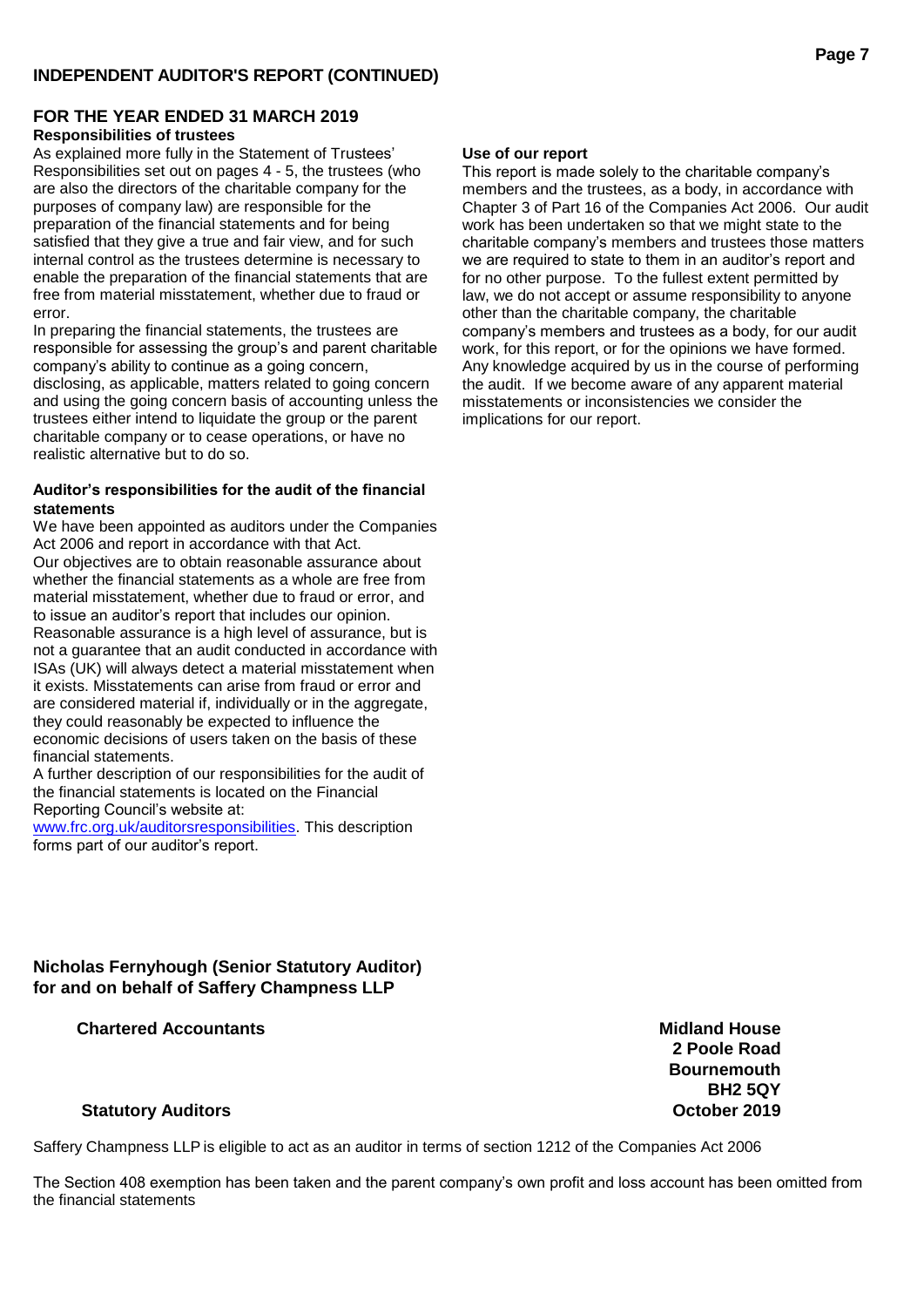## **CONSOLIDATED STATEMENT OF FINANCIAL ACTIVITIES (INCORPORATING INCOME AND EXPENDITURE ACCOUNTS)**

#### **FOR THE YEAR ENDED 31 MARCH 2019**

| <b>Consolidated</b>                                                  |                  |                                                  |                                                |                                           |                                           |
|----------------------------------------------------------------------|------------------|--------------------------------------------------|------------------------------------------------|-------------------------------------------|-------------------------------------------|
|                                                                      | <b>Note</b>      | <b>Unrestricted</b><br><b>Funds</b><br>2019<br>£ | <b>Restricted</b><br><b>Funds</b><br>2019<br>£ | <b>Total</b><br><b>Funds</b><br>2019<br>£ | <b>Total</b><br><b>Funds</b><br>2018<br>£ |
| <b>INCOME</b>                                                        |                  |                                                  |                                                |                                           |                                           |
| Donations and legacies                                               | $\boldsymbol{2}$ | 2,843                                            |                                                | 2,843                                     | 336                                       |
| Charitable activities                                                | 3                | 6,659,929                                        | 225,831                                        | 6,885,760                                 | 7,716,160                                 |
| Investment income                                                    | $\overline{4}$   | 142,764                                          |                                                | 142,764                                   | 113,481                                   |
| Community benefit trading                                            |                  | 1,188,400                                        |                                                | 1,188,400                                 | 983,000                                   |
| <b>Other Income</b>                                                  |                  |                                                  |                                                |                                           |                                           |
| Gain on disposal of fixed assets                                     |                  | 10,682                                           |                                                | 10,682                                    | 16,150                                    |
| <b>TOTAL</b>                                                         |                  | 8,004,618                                        | 225,831                                        | 8,230,449                                 | 8,829,127                                 |
| <b>EXPENDITURE</b>                                                   |                  |                                                  |                                                |                                           |                                           |
| Charitable activities                                                |                  | 7,607,425                                        | 225,888                                        | 7,833,313                                 | 7,956,454                                 |
| Community benefit trading                                            |                  | 1,186,167                                        |                                                | 1,186,167                                 | 983,916                                   |
| Costs of fundraising                                                 |                  | 59,016                                           |                                                | 59,016                                    | 35,846                                    |
| <b>TOTAL</b>                                                         | 5                | 8,852,608                                        | 225,888                                        | 9,078,496                                 | 8,976,216                                 |
| <b>NET GAINS ON INVESTMENT PROPERTY</b>                              |                  | 60,220                                           |                                                | 60,220                                    |                                           |
| <b>NET EXPENDITURE FOR THE YEAR</b>                                  | $\overline{7}$   | (787, 770)                                       | (57)                                           | (787, 827)                                | (147,089)                                 |
| <b>OTHER RECOGNISED GAINS</b>                                        |                  |                                                  |                                                |                                           |                                           |
| Defined benefit pension scheme                                       | 25               | 179,923                                          |                                                | 179,923                                   |                                           |
| Gains on revaluation of fixed assets                                 |                  | 20,313                                           |                                                | 20,313                                    |                                           |
| NET MOVEMENT IN FUNDS FOR THE YEAR<br><b>RECONCILIATION OF FUNDS</b> |                  | (587, 534)                                       | (57)                                           | (587, 591)                                | (147,089)                                 |
| Total funds brought forward                                          |                  | 1,706,923                                        | 7,337                                          | 1,714,260                                 | 1,861,349                                 |
| <b>TOTAL FUNDS CARRIED FORWARD</b>                                   |                  | 1,119,389                                        | 7,280                                          | 1,126,669                                 | 1,714,260                                 |

The net expenditure for the purposes of the Companies Act 2006 comprises the net expenditure before other recognised gains for the year end of £787,827 (2018: Expenditure £147,089).

Community benefit trading income and expenditure above represents that of discontinued operations. All other activities represent continuing operations.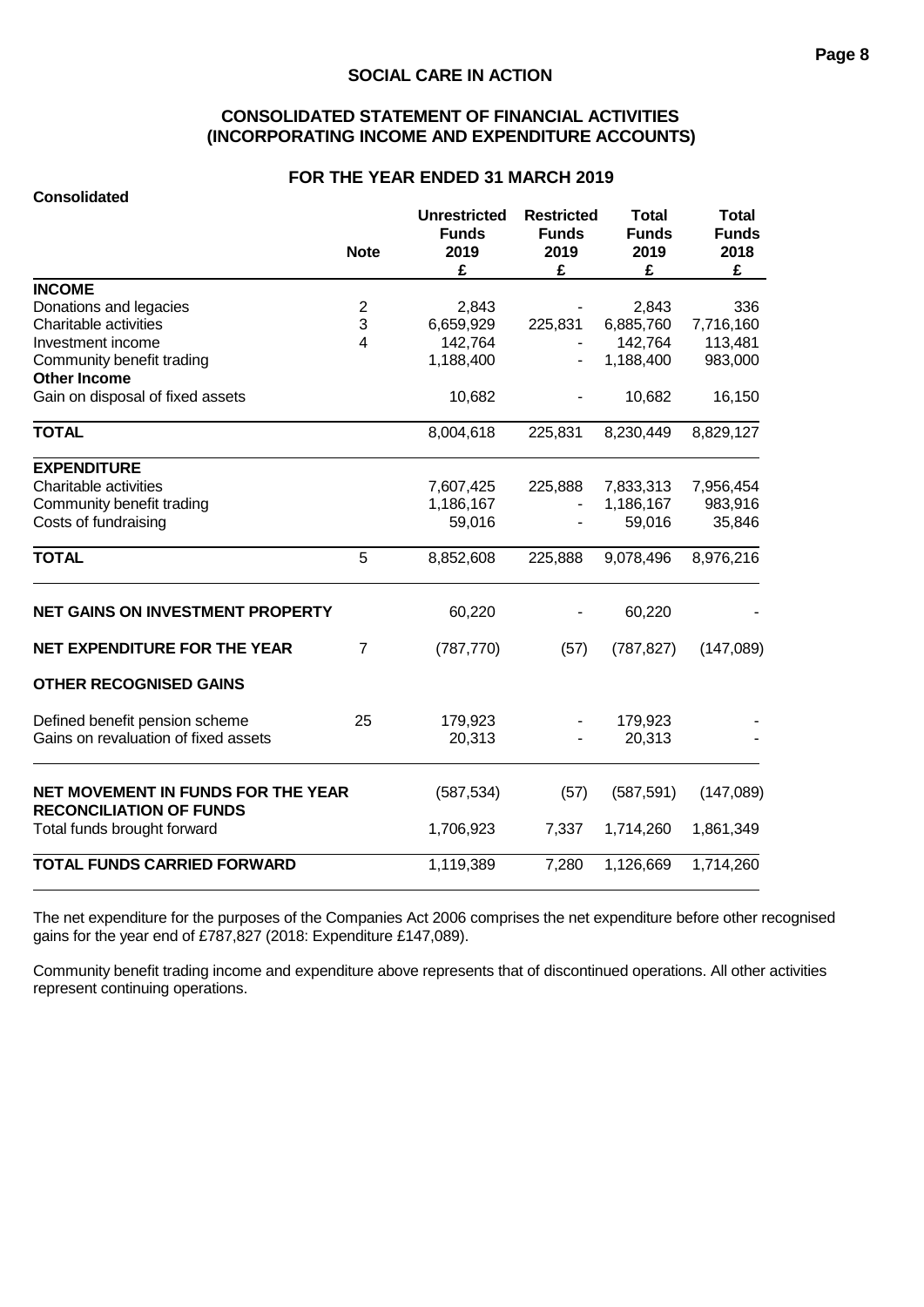## **CONSOLIDATED AND PARENT BALANCE SHEET**

|                                                   |                     | <b>AS AT 31 MARCH 2019</b> |                             |                           |           |
|---------------------------------------------------|---------------------|----------------------------|-----------------------------|---------------------------|-----------|
|                                                   |                     |                            | <b>Consolidated</b>         | <b>Charitable Company</b> |           |
|                                                   | <b>Note</b><br>2019 |                            | 2018                        | 2019                      | 2018      |
|                                                   |                     | £                          | £                           | £                         | £         |
| <b>FIXED ASSETS</b>                               |                     |                            |                             |                           |           |
| Tangible fixed assets                             | 11                  | 1,611,653                  | 1,669,672                   | 39,847                    | 42,188    |
| Investment property                               | 12                  | 190,000                    | 131,520                     |                           |           |
| Intangible assets                                 | 13                  | 20,000                     | 30,000                      |                           |           |
| Investments                                       | 14                  |                            |                             | 4                         | 4         |
| <b>TOTAL FIXED ASSETS</b>                         |                     | 1,821,653                  | 1,831,192                   | 39,851                    | 42,192    |
| <b>CURRENT ASSETS</b>                             |                     |                            |                             |                           |           |
| <b>Stock</b>                                      |                     | 24,851                     | 19,017                      |                           |           |
| <b>Debtors</b>                                    | 15                  | 1,271,494                  | 1,117,180                   | 163,853                   | 107,972   |
| Cash at bank and in hand                          |                     | 1,459,822                  | 2,085,885                   | 376,558                   | 475,476   |
| <b>TOTAL CURRENT ASSETS</b><br><b>LIABILITIES</b> |                     | 2,756,167                  | 3,222,082                   | 540,411                   | 583,448   |
| Creditors: Amounts falling due within             |                     |                            |                             |                           |           |
| one year                                          | 16                  |                            | $(2,699,758)$ $(2,719,007)$ | (477,909)                 | (433,509) |
| <b>NET CURRENT ASSETS</b>                         |                     | 56,409                     | 503,075                     | 62,502                    | 149,939   |
| TOTAL ASSETS LESS CURRENT                         |                     |                            |                             |                           |           |
| <b>LIABILITIES</b>                                |                     | 1,878,062                  | 2,334,267                   | 102,353                   | 192,131   |
| <b>CREDITORS: Amounts falling due</b>             | 18                  | (751, 393)                 | (620,007)                   | (25, 195)                 | (24, 708) |
| after more than one year                          |                     |                            |                             |                           |           |
| <b>NET ASSETS</b>                                 | 23                  | 1,126,669                  | 1,714,260                   | 77,158                    | 167,423   |
| <b>GROUP / CHARITABLE COMPANY FUNDS</b>           |                     |                            |                             |                           |           |
| <b>Unrestricted Income Funds:</b>                 | 24                  |                            |                             |                           |           |
| - General funds                                   |                     | 825,501                    | 1,487,091                   | 69,878                    | 160,086   |
| - Revaluation reserve                             |                     | 293,888                    | 219,832                     |                           |           |
| <b>Total Unrestricted Income Funds</b>            |                     | 1,119,389                  | 1,706,923                   | 69,878                    | 160,086   |
| Restricted income funds                           | 24                  | 7,280                      | 7,337                       | 7,280                     | 7,337     |
| <b>GROUP / CHARITABLE COMPANY FUNDS</b>           |                     | 1,126,669                  | 1,714,260                   | 77,158                    | 167,423   |
|                                                   |                     |                            |                             |                           |           |

The trustees have prepared group Financial Statements in accordance with section 398 of the Companies Act 2006 and section 138 of the Charities Act 2011. These Financial Statements constitute the annual Financial Statements required by the Companies Act 2006 and are for circulation to members of the charitable company. The consolidated Balance Sheet incorporates all the charitable companies and registered societies within the SCiA group. The notes on page 11 to 27 form part of these Financial Statements.

**Approved by the trustees on 24 October 2019 and signed on their behalf by:**

| <b>L</b> JUDD |  |  |
|---------------|--|--|
| <b>CHAIR</b>  |  |  |

**............................................... ............................................... R DICKENSON CHAIR TREASURER**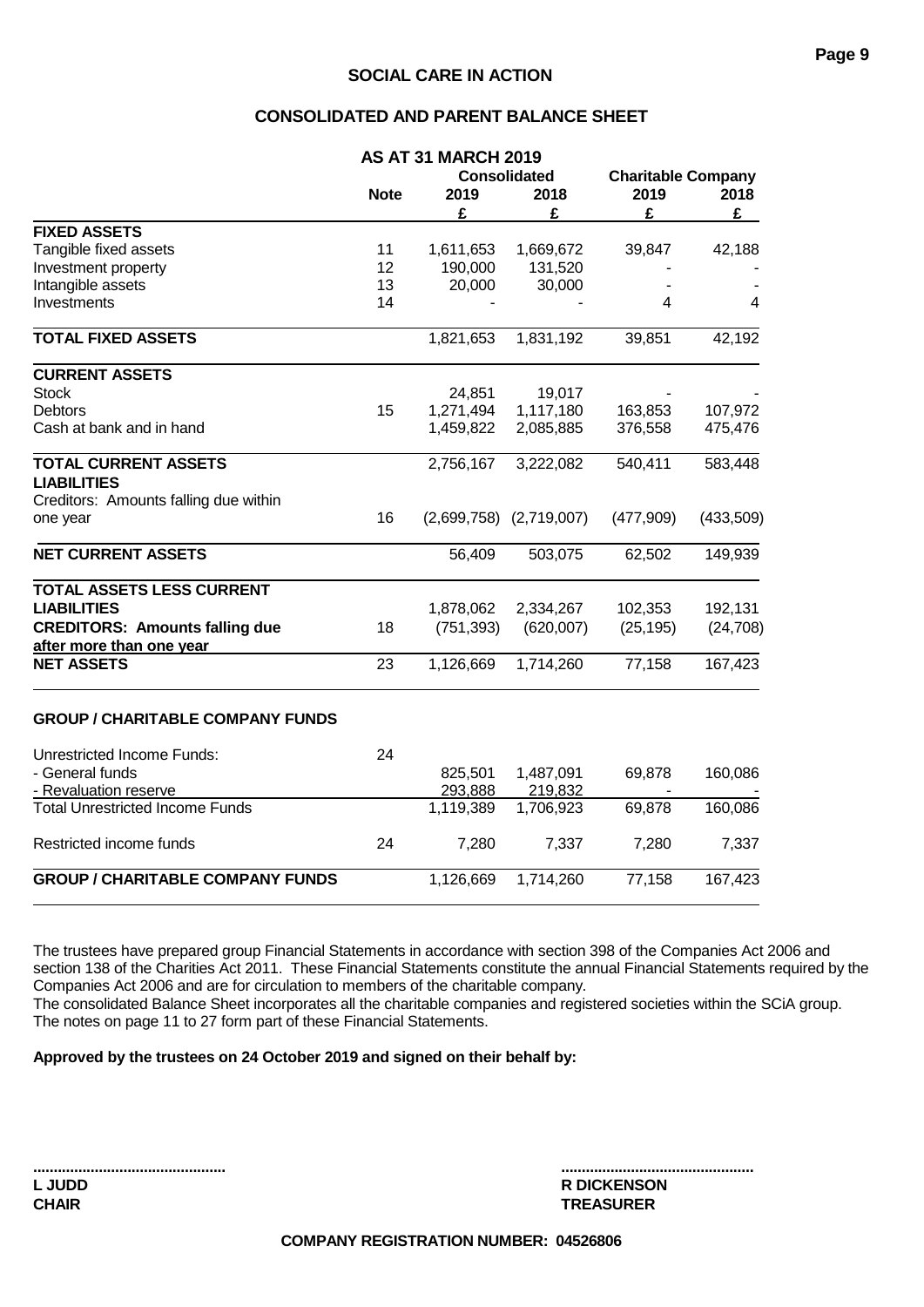## **Page 10**

## **SOCIAL CARE IN ACTION**

## **CONSOLIDATED STATEMENT OF CASH FLOWS**

## **FOR THE YEAR ENDED 31 MARCH 2019**

|                                                                      |                |            | <b>Consolidated</b> |  |  |
|----------------------------------------------------------------------|----------------|------------|---------------------|--|--|
|                                                                      | <b>Note</b>    | 2019       | 2018                |  |  |
|                                                                      |                | £          | £                   |  |  |
| <b>CASH FLOWS FROM OPERATING</b>                                     |                |            |                     |  |  |
| <b>ACTIVITIES</b>                                                    |                |            |                     |  |  |
| Net cash (used in) / provided by operating activities 1              |                | (640, 046) | 576,723             |  |  |
| <b>CASH FLOWS FROM INVESTING</b>                                     |                |            |                     |  |  |
| <b>ACTIVITIES</b>                                                    |                |            |                     |  |  |
| Interest Income                                                      |                | 3,009      | 683                 |  |  |
| Proceeds from sale of property, plant and                            |                |            |                     |  |  |
| equipment                                                            |                | 10,682     | 16,150              |  |  |
| Purchase of property, plant and equipment                            |                | (125, 019) | (126, 150)          |  |  |
| <b>NET CASH USED IN</b>                                              |                | (111, 328) | (109, 317)          |  |  |
| <b>INVESTING ACTIVITIES</b>                                          |                |            |                     |  |  |
| <b>CASH FLOWS FROM FINANCING</b>                                     |                |            |                     |  |  |
| <b>ACTIVITIES</b>                                                    |                |            |                     |  |  |
| Cash (out)/inflows due to changes in members'                        |                |            |                     |  |  |
| shares in subsidiary societies                                       |                | (3)        | 7                   |  |  |
| Repayments of borrowing                                              |                | (55, 384)  | (519, 490)          |  |  |
| Cash inflows from new borrowing                                      |                | 454,500    |                     |  |  |
| Repayments of obligations under finance leases                       |                | (48, 575)  | (82, 341)           |  |  |
| <b>NET CASH PROVIDED BY/(USED IN)</b><br><b>FINANCING ACTIVITIES</b> |                | 350,538    | (601, 824)          |  |  |
| Change in cash and cash equivalents                                  |                |            |                     |  |  |
| in the year                                                          |                | (400, 836) | (134, 418)          |  |  |
| Cash and cash equivalents at the beginning                           |                |            |                     |  |  |
| of the year                                                          |                | 1,860,658  | 1,995,076           |  |  |
| Cash and cash equivalents at the end of                              |                |            |                     |  |  |
| the year                                                             | $\overline{2}$ | 1,459,822  | 1,860,658           |  |  |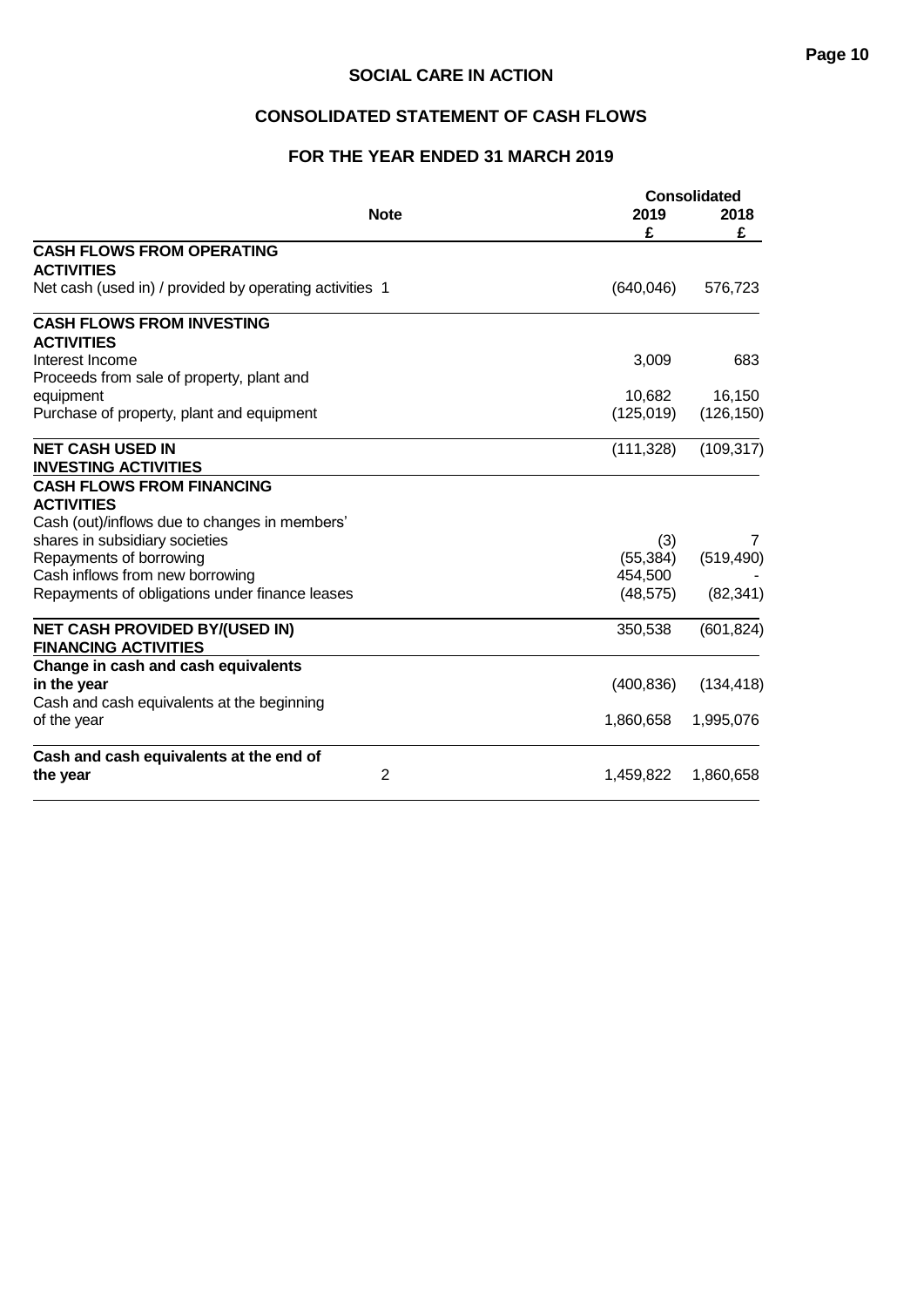## **NOTES TO THE CASH FLOW STATEMENT**

## **FOR THE YEAR ENDED 31 MARCH 2019**

## 1. **RECONCILIATION OF NET (EXPENDITURE)/INCOME TO NET CASH FLOW FROM OPERATING ACTIVITIES**

|                                                        | Consolidated |           |
|--------------------------------------------------------|--------------|-----------|
|                                                        | 2019<br>£    | 2018<br>£ |
| Net expenditure for the year as per                    |              |           |
| the Statement of Financial Activities                  | (587, 591)   | (147,089) |
| Adjustments for:                                       |              |           |
| Interest income shown in investing activities          | (3,009)      | (683)     |
| Depreciation charges                                   | 205.091      | 198,114   |
| Amortisation charges                                   | 10.000       | 10,000    |
| Revaluation of fixed assets                            | (80, 533)    |           |
| Pension fund surplus                                   | (179, 923)   |           |
| Gain on disposal of fixed assets                       | (10,682)     | (16, 150) |
| (Increase)/Decrease in stock                           | (5,834)      | 486       |
| Increase in debtors                                    | (154, 314)   | (21, 514) |
| Increase in creditors                                  | 166,749      | 553,559   |
| Net cash (used in)/provided by operating<br>activities | (640,046)    | 576,723   |

## 2. **ANALYSIS OF CASH AND CASH EQUIVALENTS**

|                                 | <b>Consolidated</b> |            |  |
|---------------------------------|---------------------|------------|--|
|                                 | 2019                | 2018       |  |
|                                 |                     |            |  |
| Cash at bank and in hand        | 1,459,822           | 2,085,885  |  |
| Bank overdraft                  |                     | (225, 227) |  |
| Total cash and cash equivalents | 1,459,822           | 1,860,658  |  |
|                                 |                     |            |  |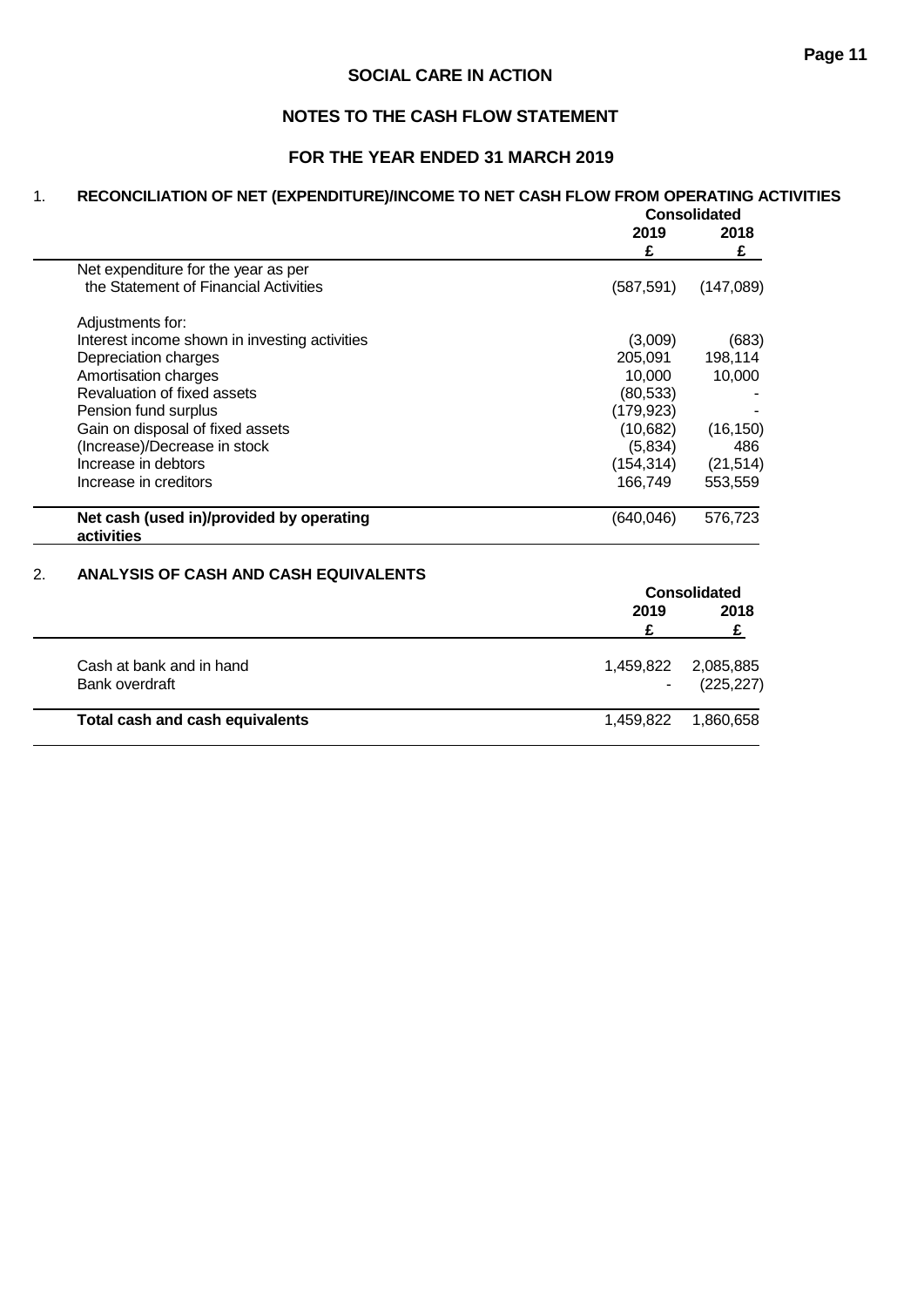## **NOTES TO THE FINANCIAL STATEMENTS**

## **FOR THE YEAR ENDED 31 MARCH 2019**

## 1. **ACCOUNTING POLICIES**

#### **Charity Information**

Social Care in Action is a charitable company established under its Memorandum and Articles of Association and registered with the Charity Commission and Companies House in England and Wales.

The principal address is Amplevine House, Dukes Road, Southampton, SO14 0ST.

The charitable company is a public benefit company.

The principal accounting policies adopted, judgements and key sources of estimation uncertainty in the preparation of the Financial Statements are as follows:

#### (a) **Basis of Preparation**

The Financial Statements have been prepared in accordance with Accounting and Reporting by Charities: Statement of Recommended Practice applicable to charities preparing their Financial Statements in accordance with the Financial Reporting Standard applicable in the UK and Republic of Ireland (FRS 102) (effective 1 January 2015) - (Charities SORP (FRS 102), the Financial Reporting Standard applicable to the UK and Republic of Ireland (FRS 102) and the Companies Act 2006.

The Financial Statements are prepared in sterling, which is the functional currency of the charitable company. Monetary amounts are rounded to the nearest £.

Assets and liabilities are initially recognised at historical cost or transaction value unless otherwise stated in the relevant accounting policy note.

The trustees consider that there are uncertainties regarding the operational conditions of SCA Trafalgar Dental Services that impact upon the viability of that organisation, however that has limited effect on the overall position of the group as a going concern. Accordingly the accounts for the group have been prepared on a going concern basis.

#### (b) **Group Financial Statements**

The consolidated Financial Statements incorporate the results of Social Care in Action and its related Registered Societies and charitable companies on a line by line basis.

The consolidated entity is referred to as the SCiA group of social enterprises (group).

The Charity has taken advantage of the exemption, under section 408 of the Companies Act 2006, not to publish its own Statement of Financial Activities. The charitable company's total income was £769,927 (2018: £955,468) and its total expenditure was £861,759 (2018: £971,451) resulting in a net deficit of £90,265 (2018: deficit £15,983).

#### (c) **Income**

All income is included in the Statement of Financial Activities when the charitable company is entitled to the income and the amount can be quantified with reasonable accuracy. The following specific policies are applied to particular categories of income:

- Donations and legacies are included in full in the Statement of Financial Activities when receivable.
- Income from charitable activities is accounted for when earned.
- Income from government and other grants, whether "capital" grants or "revenue" grants, is recognised when the charity has entitlement to the funds, any performance conditions attached to the grants have been met, it is probable that the income will be received and the amount can be measured reliably and is not deferred.
- Investment income is included when receivable.
- Donated services and facilities are included at the value to the charitable company. The value of services provided by volunteers has not been included in these Financial Statements. Volunteers are used to provide driving services, assist in the operation of day centres and as librarians.

## (d) **Expenditure**

Expenditure is recognised on an accruals basis as a liability is incurred. Expenditure includes any VAT which cannot be fully recovered and is reported as part of the expenditure to which it relates.

Expenditure on charitable activities comprises those costs incurred by the charitable company in the delivery of its activities and services for its beneficiaries. It includes both costs that can be allocated directly to such activities and those costs of an indirect nature necessary to support them.

Support costs are allocated between the expenditure categories of the Statement of Financial Activities on a basis designed to reflect the use of the resource. Costs relating to a particular activity are allocated directly, others are apportioned on an appropriate basis, eg floor areas, per capita or estimated usage as set out in Note 5.

Governance costs include those costs associated with meeting the constitutional and statutory requirements of the charitable company and include the audit fees and costs linked to the strategic management of the charitable company.

#### (e) **Goodwill**

Goodwill is calculated as the difference between the acquisition cost and the fair value of an asset. Goodwill is written-off as follows:

Totton Practice over 10 years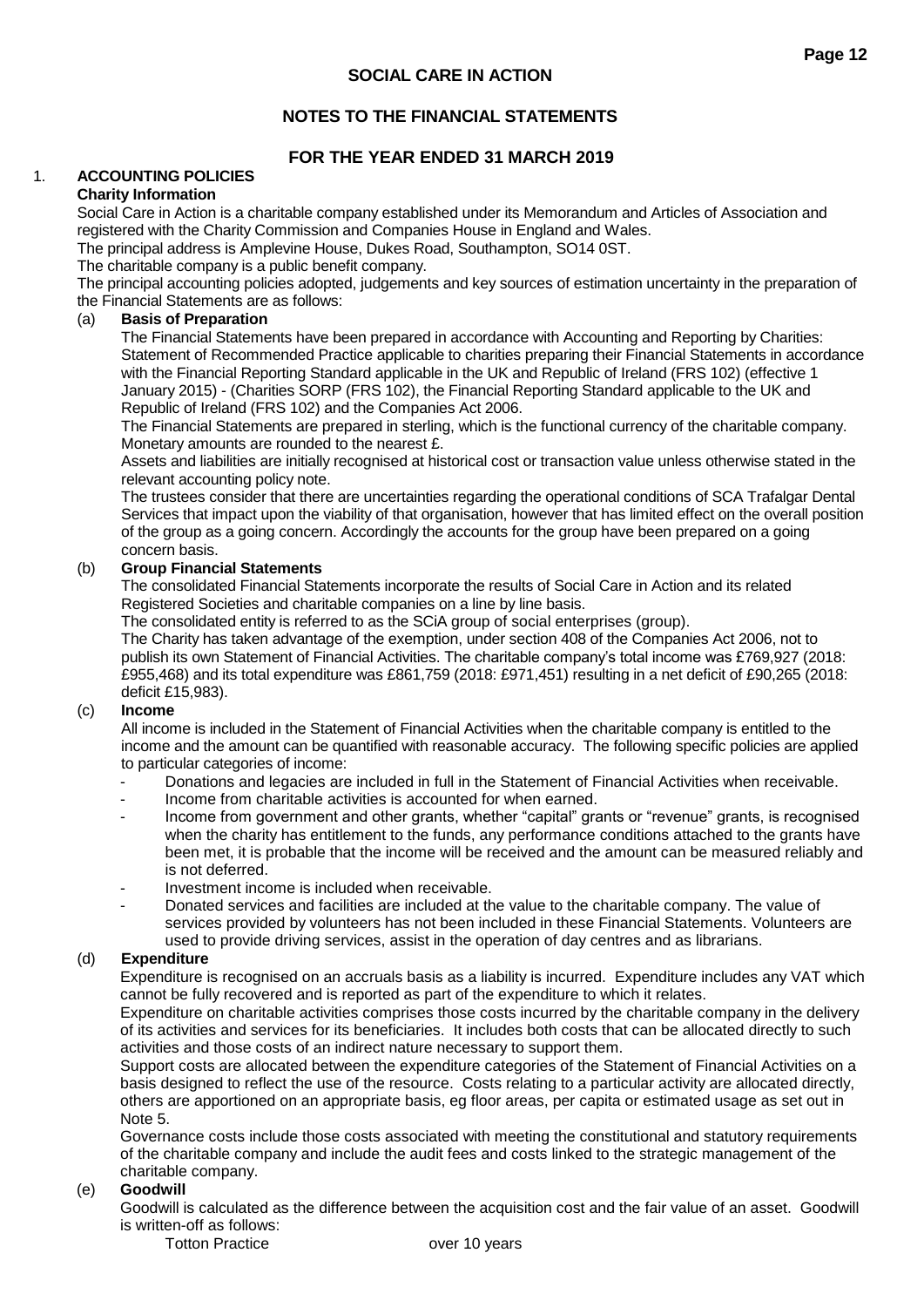## **For the year ended 31 March 2019**

## 1. **ACCOUNTING POLICIES (CONTINUED)**

## (f) **Tangible Fixed Assets**

Tangible fixed assets are stated at cost, less accumulated depreciation and any accumulated impairment losses. The costs of additions below £1,000 are not capitalised.

Depreciation is provided at rates calculated to write off the cost of each asset over its expected useful life as follows:

| Buses and motor vehicles         | 2 to 6 years  |
|----------------------------------|---------------|
| Office equipment                 | 2 to 7 years  |
| Computer equipment               | 3 to 4 years  |
| Training equipment               | 4 years       |
| Furniture, fixtures and fittings | 3 to 4 years  |
| Freehold buildings and property  | 50 years      |
| Property improvements            | 5 to 15 years |
| Dental equipment                 | 7 years       |

One of the related entities, Options Wellbeing Trust, measures freehold property at their fair value and are to be revalued every 5 years.

## (g) **Investment Property**

Investment properties are initially measured at cost and subsequently at fair value, with the change recognised in the statement of financial activities.

#### (h) **Stock**

Stock is valued at the lower of cost or net realisable value, after due regard for obsolete and slowmoving stocks. Net realisable value is based on selling price less anticipated costs to completion and selling costs.

#### (i) **Debtors**

Trade and other debtors are recognised at the settlement amount due. Prepayments are valued at the amount prepaid net of any trade discounts due.

#### (j) **Cash at Bank and in Hand**

Cash at bank and in hand includes cash and short term highly liquid investments with a short maturity of three months or less from the date of acquisition or opening of the deposit or similar account.

#### (k) **Creditors and Provisions**

Creditors and provisions are recognised where the charitable company has a present obligation resulting from a past event that will probably result in the transfer of funds to a third party and the amount due to settle the obligation can be measured or estimated reliably. Creditors and provisions are normally recognised at their settlement amount after allowing for any trade discounts due.

#### (l) **Hire Purchase**

Assets held under hire purchase agreements are capitalised and disclosed under tangible fixed assets at their fair value. The capital element of the future payments is treated as a liability and the interest is charged to the Statement of Financial Activities on a straight line basis.

#### (m) **Finance Lease Agreements**

Assets held under finance leases where substantially all of the benefits and risks of ownership accrue to the lessee, are capitalised and disclosed under tangible fixed assets at their fair value. The assets are depreciated over the shorter of the lease term or their useful economic life. The capital element of the future payments is treated as a liability. The total finance charge for each lease is charged to the Statement of Financial Activities so as to produce a constant periodic rate of charge for each accounting period.

## (n) **Operating Lease Agreements**

Rentals applicable to operating leases where substantially all of the benefits and risks of ownership remain with the lessor are charged to the Statement of Financial Activities as incurred.

## (o) **Pension Costs**

The related subsidiary, SCA Care, and the related charitable company, Options Wellbeing Trust, both participate in the Hampshire County Council (HCC) pension scheme which is a Defined Benefit Pension Scheme within a multi-employer plan.

HCC have provided details of the deficit relating to each entity. The registered society and the charitable company have entered into an agreement with the multi-employer plan provider that determines how the deficit is to be funded and this has been recognised as a liability in the consolidated Financial Statements. The charitable company and related entities also operate a defined contribution pension scheme. Payments to the scheme are charged as an expense as they fall due.

#### (p) **Taxation**

The activities of the charitable company and its related societies and charitable companies, with the exception of SCA Fenwick 2 Limited, are exempt from Corporation Tax on their charitable activities.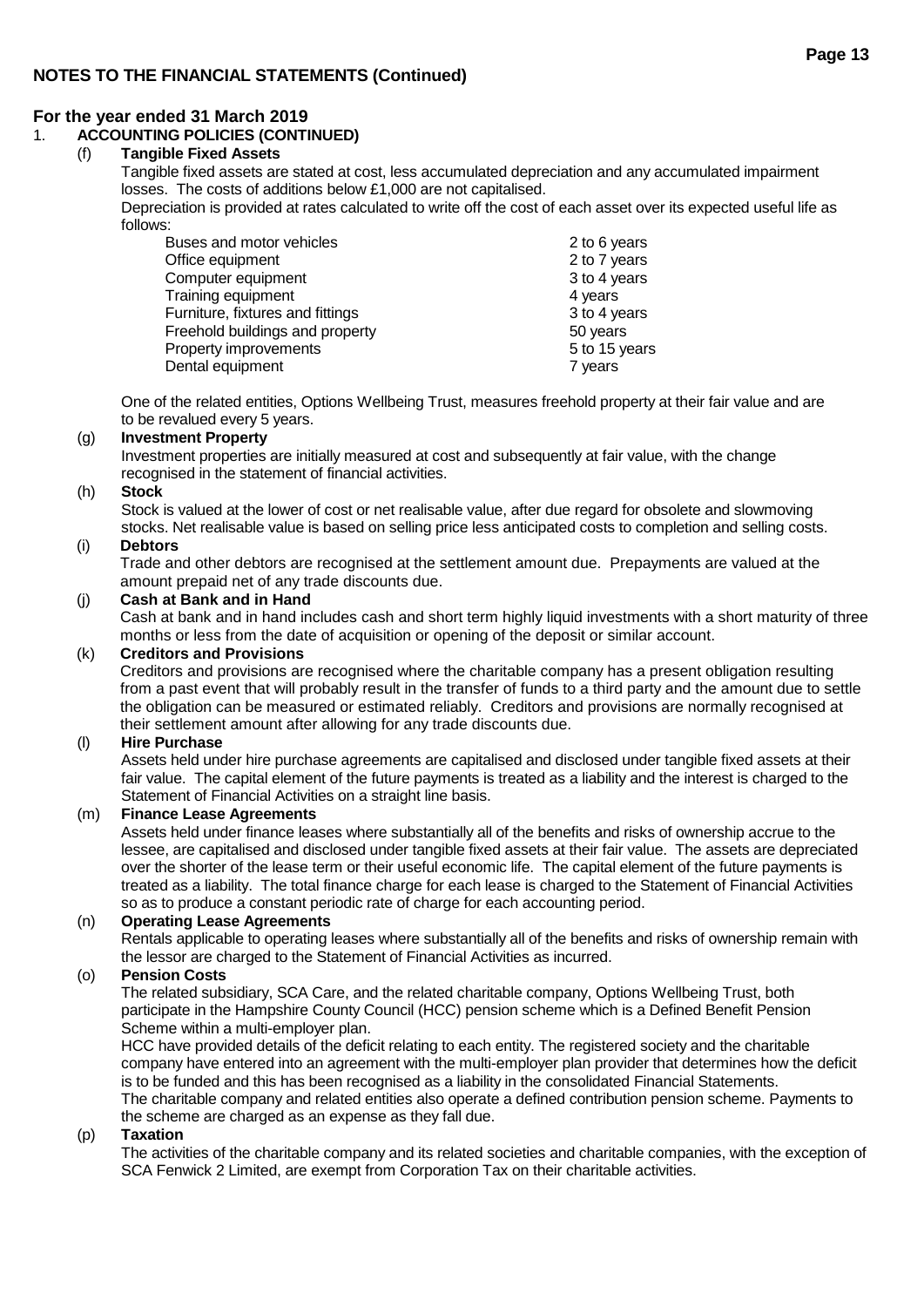## 1. **ACCOUNTING POLICIES (CONTINUED)**

## (q) **Fund Accounting**

Unrestricted funds consist of the general purposes fund and designated funds.

Designated funds are funds established by the trustees from time to time for specific projects or purposes, are not in any way restricted and any surplus or deficit will be transferred to/from the general purposes fund when the designated fund is closed.

Restricted Funds are funds subject to specific restrictions imposed by donors or by the purpose of the appeal. (r) **Significant Judgements and Estimates**

Preparation of the Financial Statements may require management to make significant judgements and estimates. There are no items in the Financial Statements where judgements and estimates would have a significant effect on amounts recognised in the Financial Statements.

#### (s) **Financial Instruments**

The charitable company only has financial assets and financial liabilities of a kind that qualify as basic financial instruments. Basic financial instruments are initially recognised at transaction value and subsequently measured at their settlement value with the exception of bank loans, which are subsequently measured at amortised cost using the effective interest method.

## 2. **DONATIONS AND LEGACIES**

**Consolidated**

|           | <b>Unrestricted</b><br><b>Funds</b><br>2019 | <b>Restricted</b><br><b>Funds</b><br>2019 | Total<br><b>Funds</b><br>2019 | Total<br><b>Funds</b><br>2018 |
|-----------|---------------------------------------------|-------------------------------------------|-------------------------------|-------------------------------|
| Donations | 2,843                                       | $\blacksquare$                            | 2,843                         | 336                           |
| Total     | 2,843                                       | ٠                                         | 2,843                         | 336                           |

The donations and legacies income for the year to 31 March 2018 of £336 was unrestricted. There were no donated services and facilities receivable (2018 - £nil).

## 3. **CHARITABLE ACTIVITIES**

**Consolidated**

|                                  | <b>Unrestricted</b><br><b>Funds</b> | <b>Restricted</b> | <b>Total</b> | Total        |
|----------------------------------|-------------------------------------|-------------------|--------------|--------------|
|                                  |                                     | <b>Funds</b>      | <b>Funds</b> | <b>Funds</b> |
|                                  | 2019                                | 2019              | 2019         | 2018         |
|                                  |                                     | £                 | £            | £            |
| <b>Local Authority contracts</b> | 2,140,674                           |                   | 2,140,674    | 2,179,517    |
| Customer contributions           | 530,884                             |                   | 530,884      | 643,487      |
| NHS contracts                    | 3,110,761                           |                   | 3,110,761    | 3,855,955    |
| Private dental work              | 594,818                             |                   | 594,818      | 601,383      |
| Private counselling              | 36,462                              |                   | 36,462       | 26,591       |
| Dentists' licence fee            |                                     |                   |              | (32,374)     |
| Fee income                       |                                     |                   |              | 29,989       |
| General consultancy              | 3,895                               |                   | 3,895        | 7,073        |
| Sundry income                    | 141,942                             |                   | 141,942      | 58,303       |
| Use of buses                     | 43,747                              |                   | 43,747       | 93,229       |
| Dial-a-ride                      | 20,930                              |                   | 20,930       | 21,435       |
| Car share income                 | 26,868                              |                   | 26,868       | 28,620       |
| Grants received                  | 8,948                               | 225,831           | 234,779      | 202,952      |
| Total                            | 6,659,929                           | 225,831           | 6,885,760    | 7,716,160    |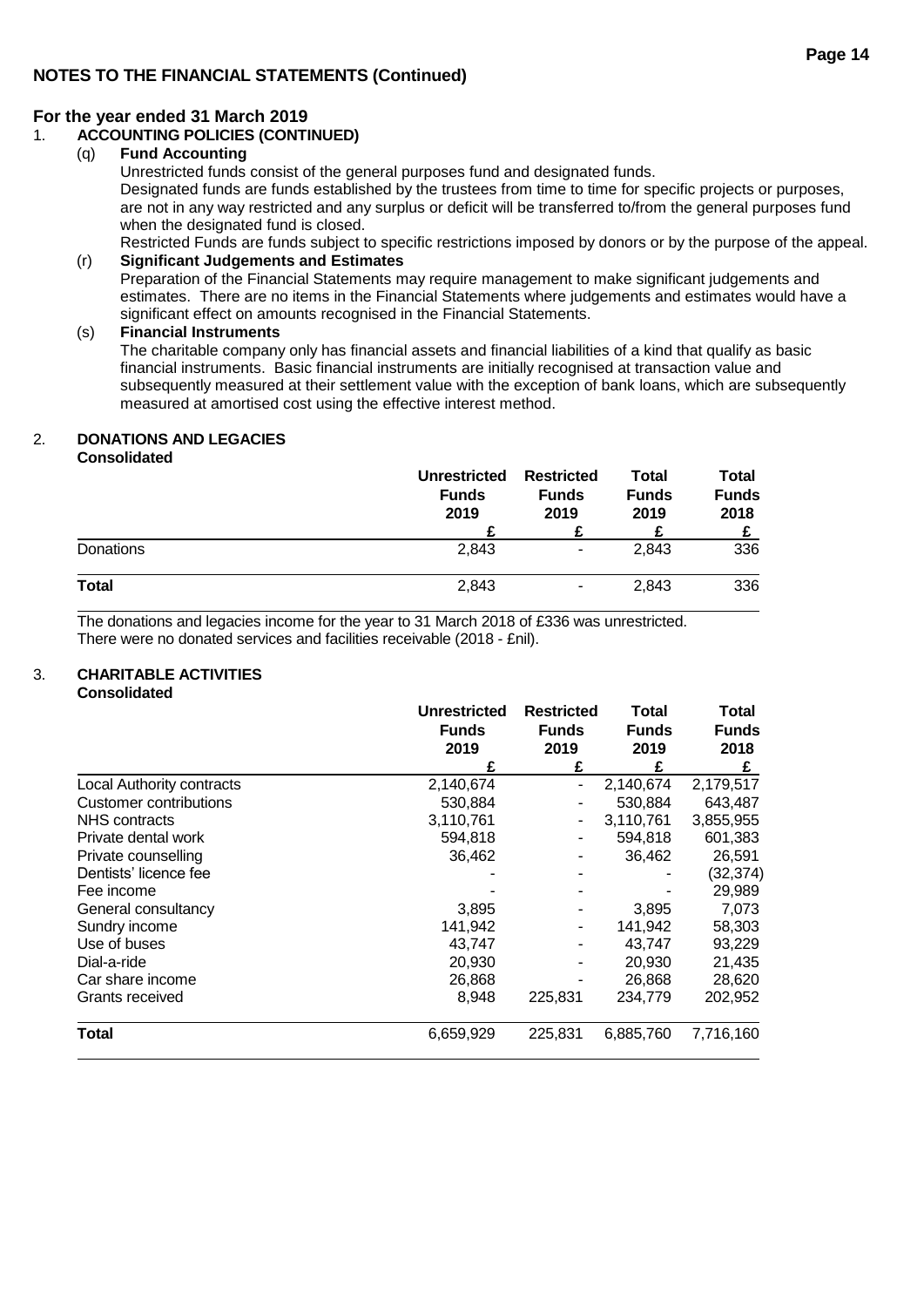## **For the year ended 31 March 2019**

## 3. **CHARITABLE ACTIVITIES (CONTINUED)**

The group has entered into service agreement contracts with government bodies and local authorities to provide the various services and specific deliverables that the group provides. There were no unfulfilled conditions and/or other contingencies attaching to the grants that have been recognised in income.

The income received from charitable activities is split across the group's key activities as follows:

|                             | <b>Consolidated</b> |           |  |
|-----------------------------|---------------------|-----------|--|
|                             | 2019                | 2018      |  |
|                             | £                   | £         |  |
| Training and education      | 40.171              | 90,373    |  |
| Care                        | 2,156,616           | 2,574,282 |  |
| Transport                   | 656,992             | 421,426   |  |
| Dental                      | 3,730,891           | 4,450,637 |  |
| Health and social welfare   | 12.545              | 11,826    |  |
| Information and counselling | 288,545             | 167,616   |  |
| <b>Total</b>                | 6,885,760           | 7,716,160 |  |

The consolidated income from charitable activities in the year to 31 March 2018 of £7,716,160 of which £7,662,959 was unrestricted and £53,201 was restricted.

#### 4 **INVESTMENT INCOME Consolidated**

|                      | <b>Unrestricted</b><br><b>Funds</b><br>2019<br>£ | <b>Restricted</b><br><b>Funds</b><br>2019 | Total<br><b>Funds</b><br>2019 | Total<br><b>Funds</b><br>2018 |
|----------------------|--------------------------------------------------|-------------------------------------------|-------------------------------|-------------------------------|
| <b>Bank interest</b> | 3,009                                            | $\blacksquare$                            | 3,009                         | 683                           |
| Rent received        | 139,755                                          | ۰                                         | 139.755                       | 112,798                       |
| <b>Total</b>         | 142,764                                          | ۰                                         | 142,764                       | 113,481                       |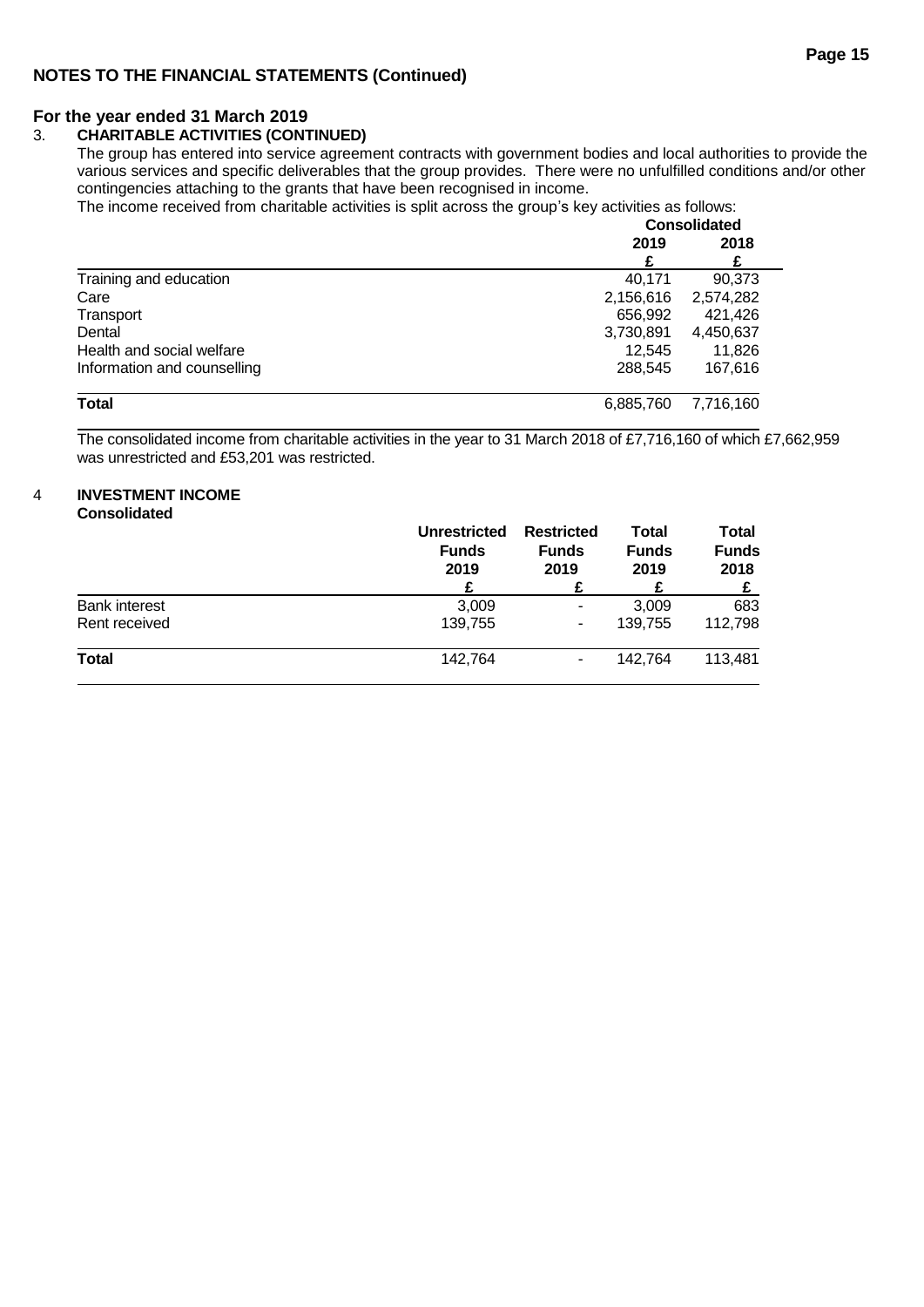## **For the year ended 31 March 2019**

## 5 **ANALYSIS OF TOTAL EXPENDITURE**

## **Consolidated Consolidated Health & Information**

|                                  |                |           |                  |               | <b>Social</b> | &              | 2019      | 2018         |
|----------------------------------|----------------|-----------|------------------|---------------|---------------|----------------|-----------|--------------|
|                                  | <b>Central</b> | Care      | <b>Transport</b> | <b>Dental</b> | Welfare       | Counselling    | Total     | <b>Total</b> |
|                                  | £              | £         | £                | £             | £             | £              | £         | £            |
| Direct staff costs               | 450,363        | 1,704,592 | 347,759          | 952,392       | 51,540        | 130,719        | 3,637,365 | 3,686,402    |
| Consultancy                      | 12,932         | 289,244   |                  | 396,066       |               | $\blacksquare$ | 698,242   | 485,760      |
| Transport costs                  |                | 1,691     | 138,613          |               |               |                | 140,304   | 163,639      |
| Dental costs                     |                |           |                  | 1,727,120     |               | ٠              | 1,727,120 | 2,071,558    |
| Other direct costs               | 16,360         | 36,219    | 3,898            |               |               |                | 56,477    | 67,962       |
| Daycare club amenities           |                | 28,019    |                  |               |               |                | 28,019    | 35,559       |
| Motor and travel                 |                | 59,570    |                  |               |               |                | 59,570    | 59,105       |
| Bad debts written-off            |                | (1, 285)  | (545)            | 40,698        |               |                | 38,868    | (17, 698)    |
| Support costs                    | 312,181        | 221,040   | 85,194           | 668,696       | 46,398        | 92,263         | 1,425,772 | 1,381,654    |
| Governance                       | 9,715          | 5,965     | 4,498            | 7,384         | 2,088         | 1,490          | 31,140    | 22,513       |
| <b>Community Benefit Trading</b> |                |           |                  |               | 1,176,603     | $\blacksquare$ | 1,176,603 | 983,916      |
| Fundraising                      | 59,016         |           |                  |               |               |                | 59,016    | 35,846       |
| Total                            | 860,567        | 2,345,055 | 579,417          | 3,792,356     | 1,276,629     | 224,472        | 9,078,496 | 8,976,216    |

Expenditure on charitable activities in the year to 31 March 2018 of £8,906,862 was unrestricted, and £69,354 was restricted.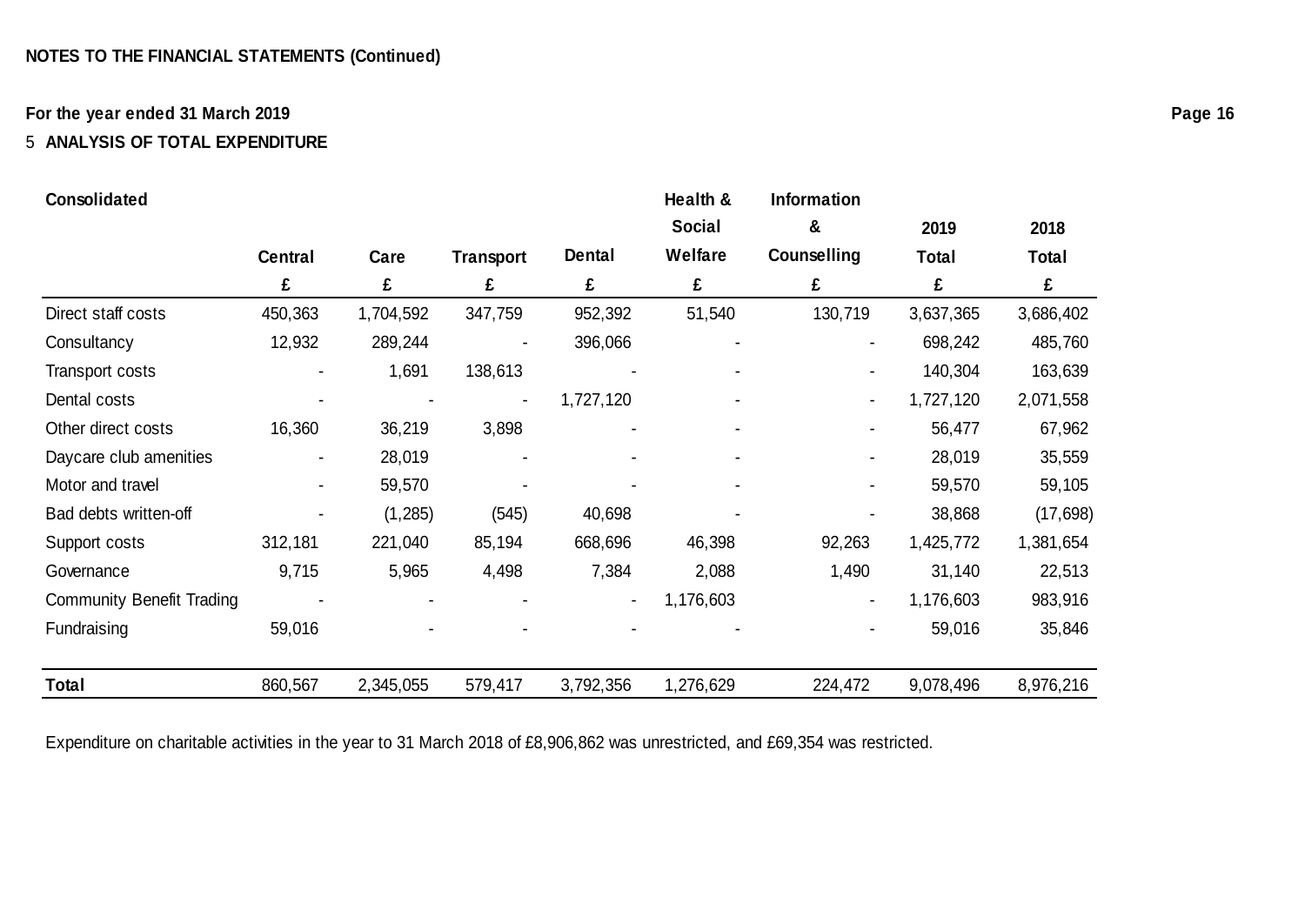## **For the year ended 31 March 2019**

## 6. **ANALYSIS OF SUPPORT AND GOVERNANCE COSTS**

The group identifies the costs of its support functions. It then identifies those costs which relate to the governance function. Having identified its governance costs, the remaining support costs, together with the governance costs, are applied to the charitable and fundraising activities undertaken (see note 5) in the year. Refer to the table below for the basis of apportionment and the analysis of support, fundraising and governance costs.

| <b>Consolidated</b>          |                    | Total     | <b>Basis of</b> |              |                      |
|------------------------------|--------------------|-----------|-----------------|--------------|----------------------|
|                              | <b>Fundraising</b> | Support   | Governance      | <b>Funds</b> | <b>Apportionment</b> |
|                              |                    |           | £               |              |                      |
| Support staff costs          | ۰                  | 112,394   |                 | 112,394      | Time                 |
| <b>Establishment costs</b>   | ۰                  | 602,022   |                 | 602,022      | Usage                |
| Administration expenses      | 7,757              | 295,404   |                 | 303,161      | Usage                |
| Equipment and maintenance    |                    | 66,342    |                 | 66,342       | Usage                |
| Advertising and publicity    | ۰                  | 13,012    |                 | 13,012       | Usage                |
| Recruitment expenses         |                    | 37,172    |                 | 37,172       | Usage                |
| Trust fees                   |                    |           | 2,968           | 2,968        | Governance           |
| Legal and professional fees  |                    | 34,175    |                 | 34,175       | Usage                |
| Audit fees                   |                    |           | 28,172          | 28,172       | Governance           |
| Bank charges and interest    | ۰                  | 44,227    |                 | 44.227       | Usage                |
| Lease interest               |                    | 5,933     |                 | 5,933        | Usage                |
| Depreciation of fixed assets | ۰                  | 205,091   |                 | 205,091      | Usage                |
| Amortisation                 | ۰                  | 10,000    |                 | 10,000       | Usage                |
| <b>Total</b>                 | 7,757              | 1,425,772 | 31,140          | 1,464,669    |                      |

## 7. **NET (EXPENDITURE)/INCOME FOR THE YEAR**

This is stated after charging:

|                                    | <b>Consolidated</b> |         | <b>Charitable Company</b> |        |
|------------------------------------|---------------------|---------|---------------------------|--------|
|                                    | 2019                | 2018    | 2019                      | 2018   |
|                                    |                     |         |                           |        |
| Depreciation                       | 205.091             | 198.114 | 14.021                    | 12.853 |
| Operating lease charges            | 255,536             | 267.141 | 45.870                    | 45,870 |
| Auditor's remuneration - Audit fee | 27,402              | 21.921  | 8.134                     | 11.420 |
| - Tax services                     | 3.440               | ۰       | 700                       |        |

#### 8. **ANALYSIS OF STAFF COSTS, TRUSTEE EXPENSES AND THE COST OF KEY MANAGEMENT PERSONNEL**

|                          | 2019      | 2018      |
|--------------------------|-----------|-----------|
| <b>Consolidated</b>      |           |           |
| Salaries and other costs | 3,576,706 | 3,498,584 |
| Social Security costs    | 234,056   | 208,919   |
| Pension costs            | 67.735    | 50,916    |
| <b>Total</b>             | 3.878.497 | 3.758.419 |

No employees' emoluments amounted to over £60,000.

The average number of employees during the year was as follows:

|                        | 2019 | 2018 |
|------------------------|------|------|
| Carers                 | 96   | 99   |
| <b>Nurses</b>          | 35   | 37   |
| <b>Drivers</b>         | 30   | 38   |
| Trainers and assessors |      |      |
| Administration         | 75   | 73   |
| <b>Total</b>           | 237  | 248  |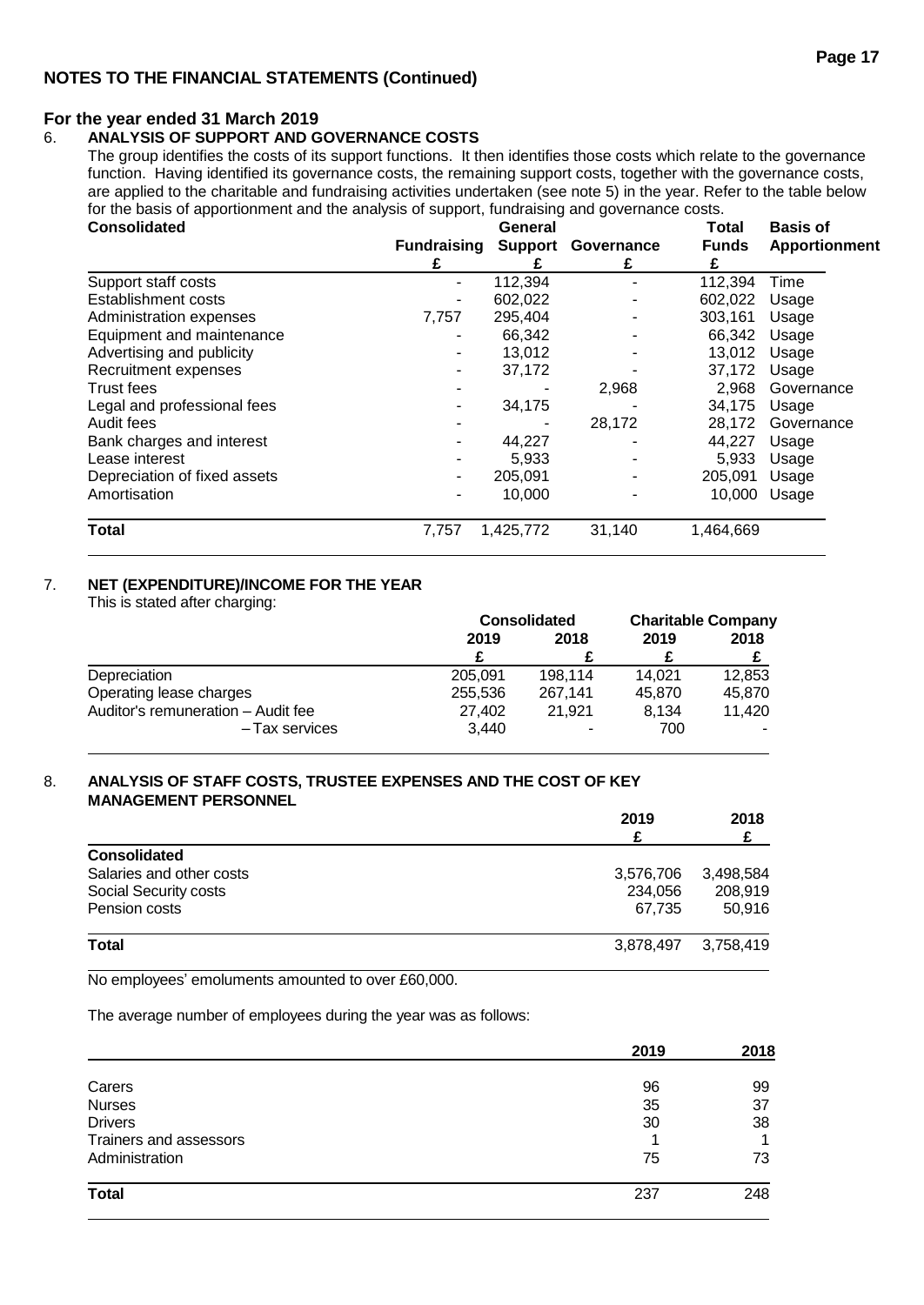## **For the year ended 31 March 2019**

#### **8. ANALYSIS OF STAFF COSTS, TRUSTEE EXPENSES AND THE COST OF KEY MANAGEMENT PERSONNEL (Continued)**

No remuneration was paid to trustees from Social Care in Action or any group society or charitable company. During the year £922 was paid to 3 trustees for expenses in carrying out their duties (2018: - £409, 3 trustees) Certain members of the Management Committees of related entities within the SCiA group of social enterprises, who are not trustees of Social Care in Action, have received remuneration and expenses in those entities. These details are disclosed in the relevant entities Financial Statements.

The Senior Management Team received total employee benefits of £451,520 (2018 - £387,586).

#### 9. **OPERATING LEASES COMMITMENTS CONSOLIDATED**

| Land              | 2019    | 2018              |  |
|-------------------|---------|-------------------|--|
|                   |         |                   |  |
| Less than 1 Years | 254,481 | 255,536           |  |
| 2-5 Years         | 505,234 | 674.291           |  |
| More than 5 years | ٠       | 85.391            |  |
| <b>Total</b>      |         | 759,712 1,015,218 |  |

#### 10. **TAXATION**

Social Care in Action is a charitable company registered with The Charity Commission in England & Wales (charity number 1096903). The charitable company is exempt from Corporation Tax on its charitable activities, reference XR86896.

The following societies had charitable status:

| <b>SCA Care</b>                                                                                                                                                                                                                                          | (Reference X 01428/91) |
|----------------------------------------------------------------------------------------------------------------------------------------------------------------------------------------------------------------------------------------------------------|------------------------|
| <b>SCA Transport Services</b>                                                                                                                                                                                                                            | (Reference XR 37023)   |
| <b>SCA Trafalgar Dental Services</b>                                                                                                                                                                                                                     | (Reference XR 89817)   |
| . WITHER IS TO SEE AND FINISHED IN THE RELATION OF STREET AND LODGED TO THE RELATION OF $\sim$ 100 $\sim$ 100 $\sim$ 100 $\sim$ 100 $\sim$ 100 $\sim$ 100 $\sim$ 100 $\sim$ 100 $\sim$ 100 $\sim$ 100 $\sim$ 100 $\sim$ 100 $\sim$ 100 $\sim$ 100 $\sim$ |                        |

Options Wellbeing Trust and Southampton Healthy Living are also exempt from Corporation Tax on their charitable activities.

SCA Fenwick 2 Limited is not classed as having charitable status at HM Revenue & Customs and its activities are, therefore, not exempt for taxation purposes.

Provision has been made for taxation arising in the year to 31 March 2019 as follows:

| <b>Consolidated</b> |      |
|---------------------|------|
| 2019                | 2018 |
|                     |      |
| -                   |      |
| -                   |      |
|                     |      |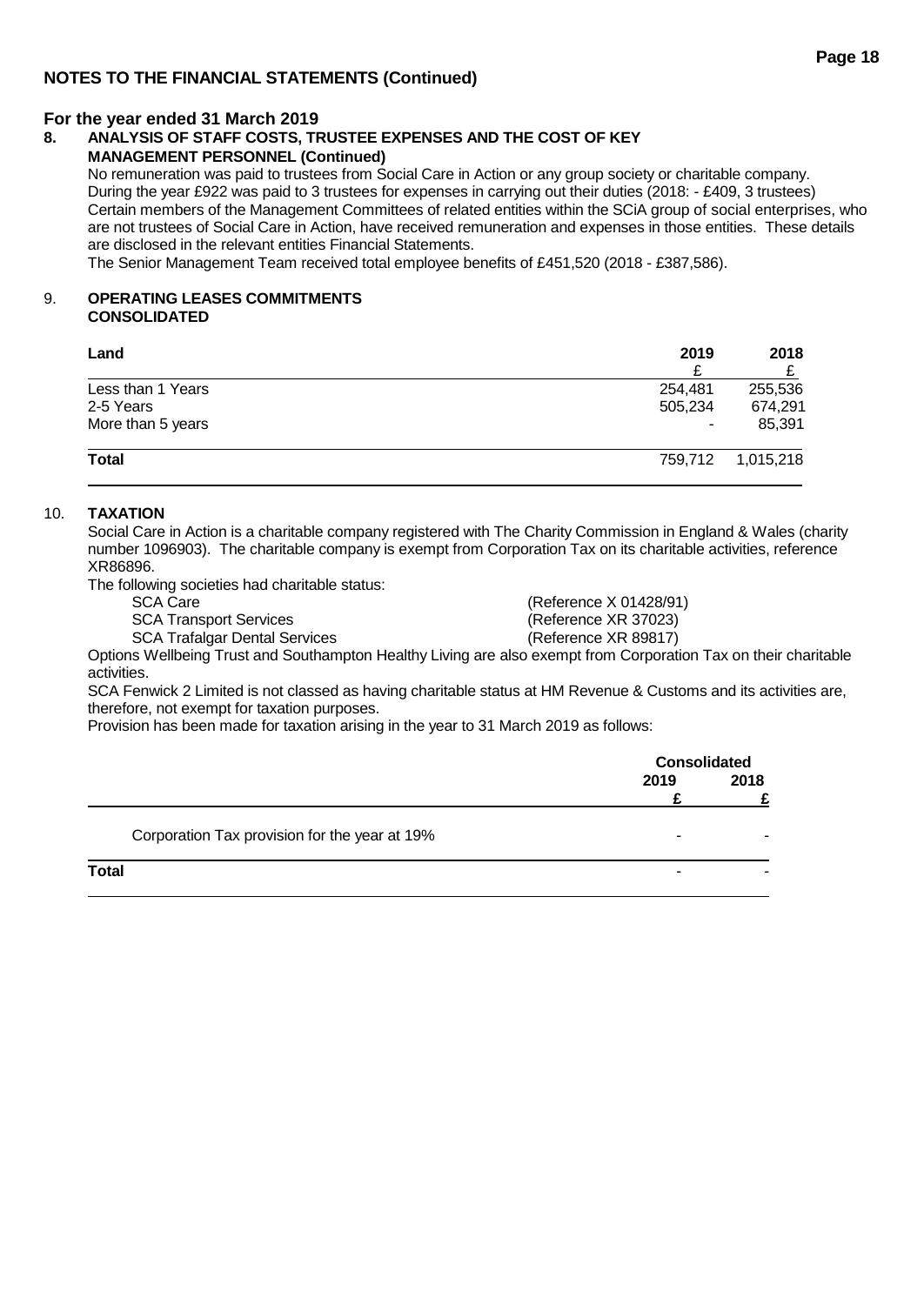## **For the year ended 31 March 2019**

## 11. **TANGIBLE FIXED ASSETS**

| <b>Consolidated</b>                                                                                                                                                                                                                                                                                                                              | Freehold Land<br>Property<br>× | Improvements<br>Leasehold<br>Property | Fixtures &<br>Furniture,<br>Fittings | <b>Buses &amp; Motor</b><br>Vehicles | Equipment<br>Computer | Equipment<br>Office | Equipment<br>Training | Equipment<br><b>Dental</b> | <b>Total</b> |
|--------------------------------------------------------------------------------------------------------------------------------------------------------------------------------------------------------------------------------------------------------------------------------------------------------------------------------------------------|--------------------------------|---------------------------------------|--------------------------------------|--------------------------------------|-----------------------|---------------------|-----------------------|----------------------------|--------------|
|                                                                                                                                                                                                                                                                                                                                                  | £                              | £                                     | £                                    | £                                    | £                     | £                   | £                     | £                          | £            |
| <b>Cost/Valuation</b>                                                                                                                                                                                                                                                                                                                            |                                |                                       |                                      |                                      |                       |                     |                       |                            |              |
| At 1 April 2018                                                                                                                                                                                                                                                                                                                                  | 1,107,217                      | 1,287,776                             | 80,013                               | 796,315                              | 126,528               | 70,973              | 745                   | 552,247                    | 4,021,814    |
| Additions                                                                                                                                                                                                                                                                                                                                        | 70,144                         | 7,494                                 | 3,112                                |                                      | 14,676                | 9,063               |                       | 20,530                     | 125,019      |
| <b>Disposals</b>                                                                                                                                                                                                                                                                                                                                 |                                |                                       |                                      | (146, 159)                           |                       |                     |                       |                            | (146, 159)   |
| Revaluation                                                                                                                                                                                                                                                                                                                                      | 6,856                          |                                       |                                      |                                      |                       |                     |                       |                            | 6,856        |
| At 31 March 2019                                                                                                                                                                                                                                                                                                                                 | 1,184,217                      | 1,295,270                             | 83,125                               | 650,156                              | 141,204               | 80,036              | 745                   | 572,777                    | 4,007,530    |
| <b>Depreciation</b>                                                                                                                                                                                                                                                                                                                              |                                |                                       |                                      |                                      |                       |                     |                       |                            |              |
| At 1 April 2018                                                                                                                                                                                                                                                                                                                                  | 71,990                         | 1,055,670                             | 73,977                               | 716,198                              | 51,187                | 65,972              | 745                   | 316,403                    | 2,352,142    |
| Charge for the year                                                                                                                                                                                                                                                                                                                              | 16,960                         | 49,253                                | 3,338                                | 26,535                               | 25,605                | 4,397               |                       | 77,263                     | 203,351      |
| Eliminated on disposal                                                                                                                                                                                                                                                                                                                           |                                |                                       |                                      | (146, 159)                           |                       |                     |                       |                            | (146, 159)   |
| Revaluation                                                                                                                                                                                                                                                                                                                                      | (13, 457)                      |                                       |                                      |                                      |                       |                     |                       |                            | (13, 457)    |
| At 31 March 2019                                                                                                                                                                                                                                                                                                                                 | 75,493                         | 1,104,923                             | 77,315                               | 596,574                              | 76,792                | 70,369              | 745                   | 393,666                    | 2,395,877    |
| <b>Net Book Values</b>                                                                                                                                                                                                                                                                                                                           |                                |                                       |                                      |                                      |                       |                     |                       |                            |              |
| At 31 March 2019                                                                                                                                                                                                                                                                                                                                 | 1,108,724                      | 190,347                               | 5,810                                | 53,582                               | 64,412                | 9,667               | $\blacksquare$        | 179,111                    | 1,611,653    |
| At 31 March 2018                                                                                                                                                                                                                                                                                                                                 | 1,035,227                      | 232,106                               | 6,036                                | 80,117                               | 75,341                | 5,001               |                       | 235,844                    | 1,669,672    |
| At 31 March 2019 the net book value of assets held under finance leases or hire purchase contracts amounts to £116,781 (2018 - £171,119). The<br>depreciation charged on these assets during the year was £54,338 (2018 - £59,563).<br>A property within freehold land and property with a NBV of £493,724 is offered as security on a bank loan |                                |                                       |                                      |                                      |                       |                     |                       |                            |              |

At 31 March 2019 the net book value of assets held under finance leases or hire purchase contracts amounts to £116,781 (2018 - £171,119). The <del>ت</del><br>At 31 March 2019 the net book value of assets held under finance leases or hire purchase contracts amounts to £116,781 (2018 - £171,119). The<br>depreciation charged on these assets during the year was £54,338 (2018 - £5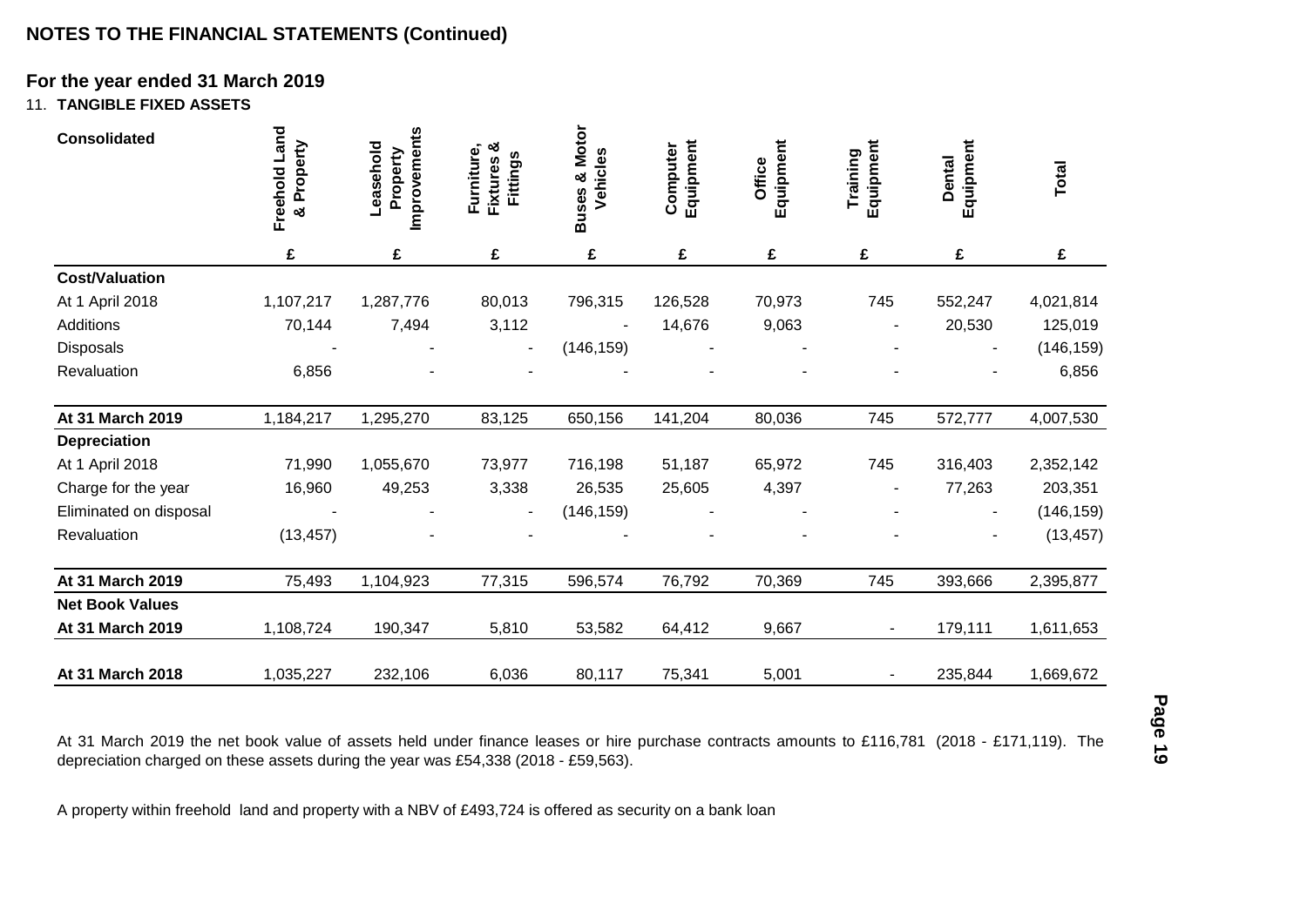## **For the year ended 31 March 2019**

## 11. **TANGIBLE FIXED ASSETS (CONTINUED)**

## **Consolidated (Continued)**

During the year ended 31 March 2008, SCA Care received a grant of £850,000 from Hampshire Primary Care Trust. This grant was used to purchase The Fenwick Hospital, Pikes Hill, Lyndhurst for £850,000. No cost has been included in Freehold Land & Property as the grant received has been offset against the capital cost of The Fenwick Hospital. Hampshire Primary Care Trust has taken a legal charge on The Fenwick Hospital. The legal charge provides that the full market value (at the time of disposal) from any future disposal of the property is returned to Hampshire Primary Care Trust. SCA Care granted a five year lease to SCA Fenwick 2 Limited on the property, which expired in March 2013. SCA Fenwick 2 Limited continues, under licence, to occupy the property on the same terms as the expired lease. The properties at Basingstoke, and Southampton were valued by Primer Olds during the year and agreed by the trustees based on relevant market information.

All properties are unencumbered, with the exception of the property in Southampton where Southampton City Council has a legal charge over the property representing a 20% interest in the property. The property's revaluation included in the group Financial Statements incorporates 80% of the total value of the property.

#### **Charitable Company**

|                        | <b>Office</b><br><b>Computer</b><br><b>Equipment</b><br>£ | <b>Training</b><br><b>Equipment</b><br>£ | <b>Furniture &amp;</b><br><b>Equipment</b><br>£ | <b>Total</b><br>£ |
|------------------------|-----------------------------------------------------------|------------------------------------------|-------------------------------------------------|-------------------|
| <b>Cost</b>            |                                                           |                                          |                                                 |                   |
| At 1 April 2018        | 61,854                                                    | 745                                      | 3,030                                           | 65,629            |
| Additions              | 6,443                                                     |                                          | 5,952                                           | 12,395            |
| Transfers              | (957)                                                     | (745)                                    |                                                 | (1,702)           |
| At 31 March 2019       | 67,340                                                    |                                          | 8,982                                           | 76,322            |
| <b>Depreciation</b>    |                                                           |                                          |                                                 |                   |
| At 1 April 2018        | 20,569                                                    | 745                                      | 2,127                                           | 23,441            |
| Charge for the year    | 12,410                                                    |                                          | 1,611                                           | 14,021            |
| Transfers              | (242)                                                     | (745)                                    |                                                 | (987)             |
| At 31 March 2019       | 32,737                                                    |                                          | 3,738                                           | 36,475            |
| <b>Net Book Values</b> |                                                           |                                          |                                                 |                   |
| At 31 March 2019       | 34,603                                                    |                                          | 5,244                                           | 39,847            |
| At 31 March 2018       | 41,285                                                    |                                          | 903                                             | 42,188            |

## 12. **INVESTMENT PROPERTY**

|                        | <b>Consolidated</b> | <b>Charitable</b><br>Company |
|------------------------|---------------------|------------------------------|
|                        | £                   | £                            |
| <b>Cost/Valuation</b>  |                     |                              |
| At 1 April 2018        | 134,710             |                              |
| Revaluation            | 55,290              |                              |
| At 31 March 2019       | 190,000             |                              |
| <b>Depreciation</b>    |                     |                              |
| At 1 April 2018        | 3,190               |                              |
| Charge for the year    | 1,740               |                              |
| Revaluation            | (4,930)             |                              |
| At 31 March 2019       | -                   |                              |
| <b>Net Book Values</b> |                     |                              |
| At 31 March 2019       | 190,000             |                              |
| At 31 March 2018       | 131,520             |                              |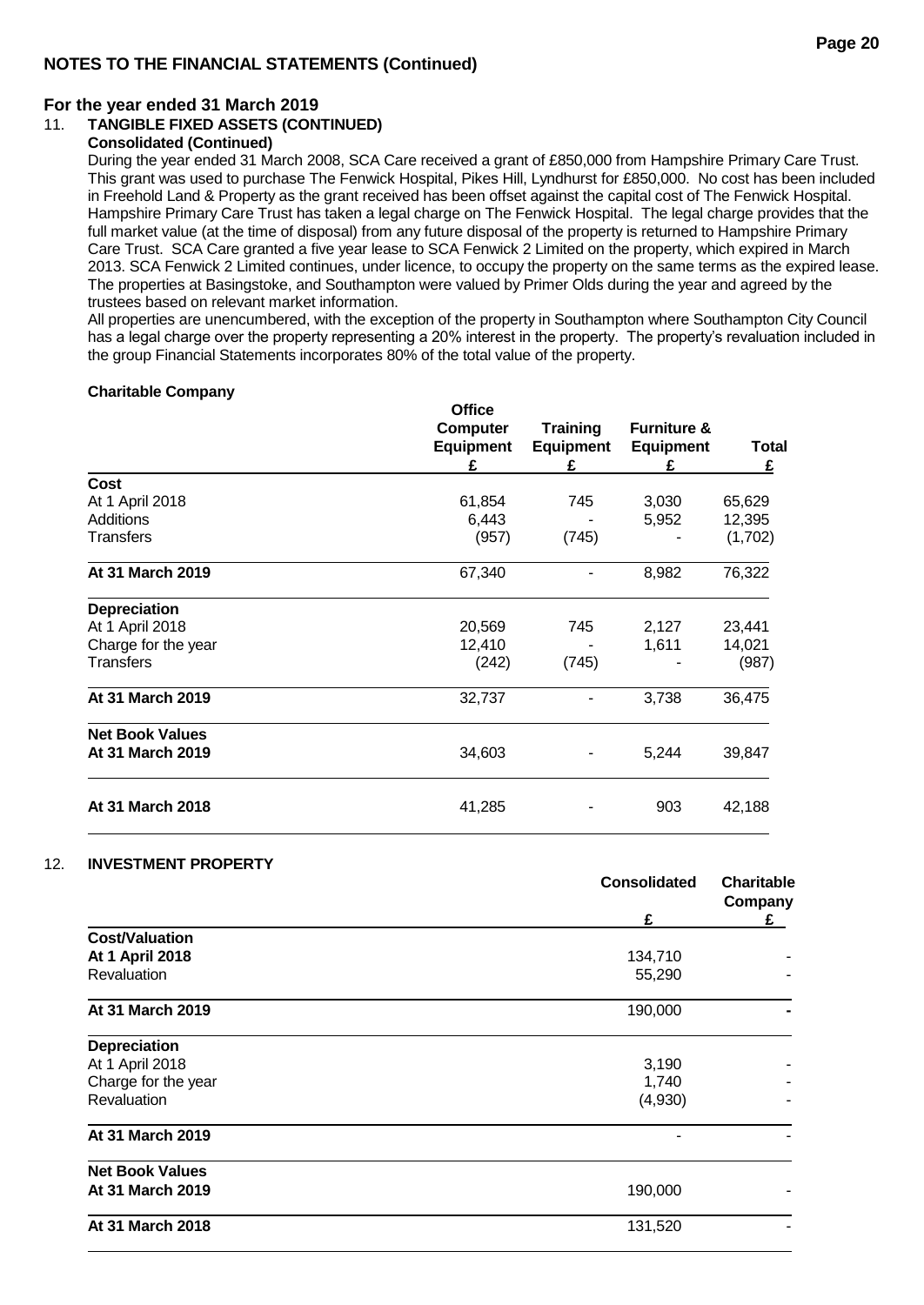## 12. **INVESTMENT PROPERTY (CONTINUED)**

The property at Eastleigh was valued by Primer Olds, this revaluation took place in 2019, the trustees believe the valuation has not materially changed.

## 13 **GOODWILL**

|                                   | <b>Consolidated</b><br><b>Totton Practice</b><br>£ | <b>Charitable</b><br>Company<br>£ |
|-----------------------------------|----------------------------------------------------|-----------------------------------|
| <b>Cost/Valuation</b>             |                                                    |                                   |
| At 1 April 2018 and 31 March 2019 | 100,000                                            |                                   |
| <b>Amortisation</b>               |                                                    |                                   |
| At 1 April 2018                   | 70,000                                             |                                   |
| Charge for the year               | 10,000                                             |                                   |
| At 31 March 2019                  | 80,000                                             |                                   |
| <b>Net Book Values</b>            |                                                    |                                   |
| At 31 March 2019                  | 20,000                                             |                                   |
| At 31 March 2018                  | 30,000                                             |                                   |

In March 2011 SCA Trafalgar Dental Services took over a dental practice in Totton, Hampshire. The society paid £100,000 by way of goodwill on acquiring the practice. Amortisation of the goodwill is over 10 years and commenced on 1 April 2011.

## 14. **INVESTMENTS**

|                                      | <b>Consolidated</b> |                          | <b>Charitable Company</b> |      |      |
|--------------------------------------|---------------------|--------------------------|---------------------------|------|------|
|                                      | 2019                |                          | 2018                      | 2019 | 2018 |
|                                      |                     |                          |                           |      |      |
| Members' shares of £1 each purchased | -                   | $\overline{\phantom{0}}$ |                           |      |      |
| <b>Total</b>                         | -                   |                          |                           |      |      |

During the year ended 31 March 2012, Social Care in Action invested £1 to become a member of each of the following Registered Societies:

SCA Care

SCA Transport Services

SCA Trafalgar Dental Services

SCA Fenwick 2 Limited

During the year ended 31 March 2017, Social Care in Action became members of Options Wellbeing Trust and Southampton Healthy Living, both companies limited by quarantee. The quarantee is limited to £10 and £1 respectively per member for each of these companies, payable on the winding-up of the company.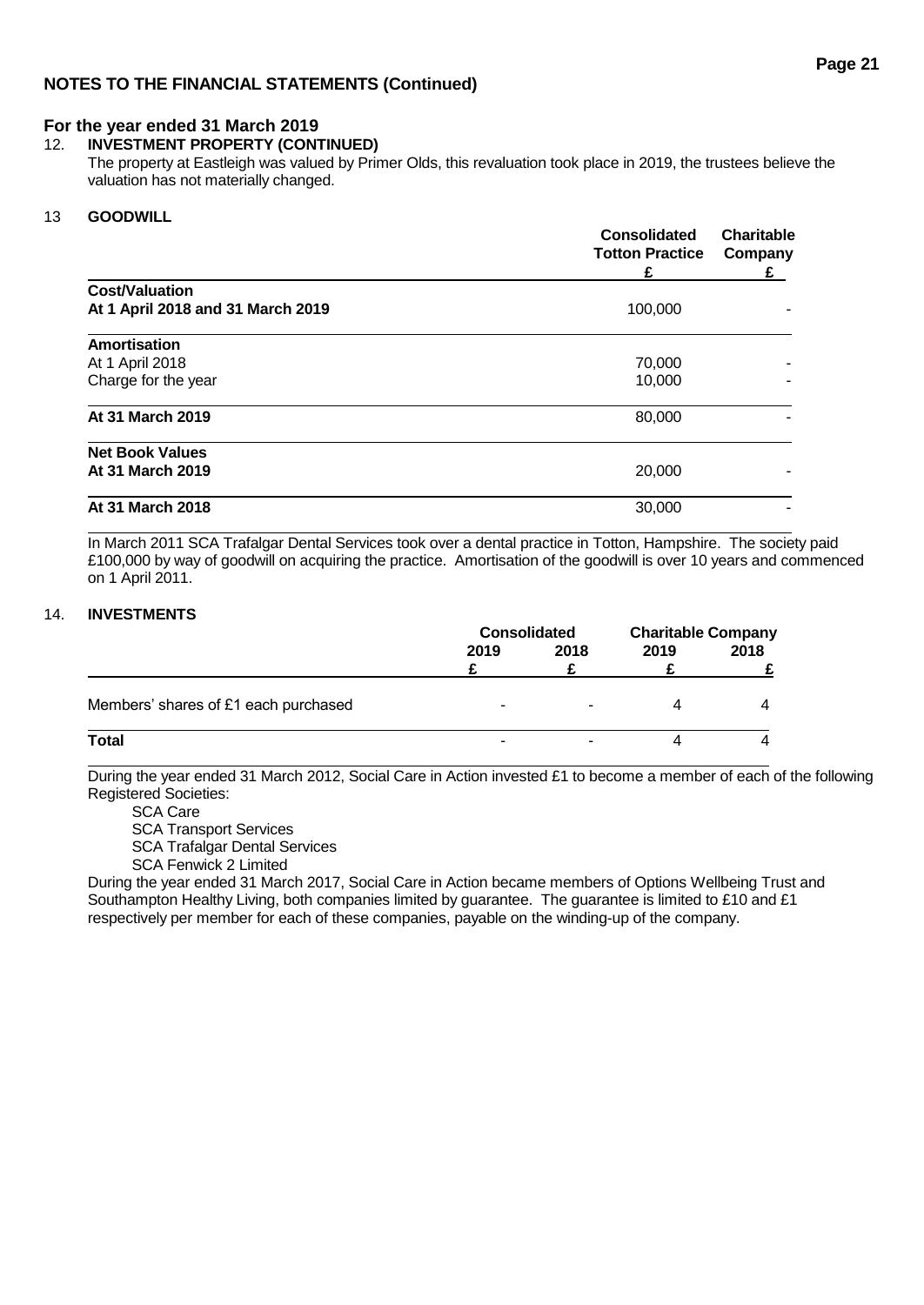## **For the year ended 31 March 2019**

## **14. INVESTMENTS (Continued)**

The charity has 100% voting rights in the following subsidaires:

| <b>Subsidiary</b>                                       | <b>Entity Status</b>                               | <b>Principal Activity</b>                                   | <b>Interest Held</b>    | <b>Gross Income</b> | Surplus / (Deficit) |
|---------------------------------------------------------|----------------------------------------------------|-------------------------------------------------------------|-------------------------|---------------------|---------------------|
| <b>SCA Care</b>                                         | <b>Registered Society</b>                          | Provision of care services                                  | Member                  | 2,166,362           | (307, 705)          |
| <b>SCA Transport</b>                                    | <b>Registered Society</b>                          | Provision of transport services                             | Member                  | 683,764             | 4,144               |
| <b>SCA Trafalgar Dental Services Registered Society</b> |                                                    | Provision of dental services                                | Member                  | 3,731,874           | (424, 901)          |
| <b>SCA Fenwick 2 Limited</b>                            | <b>Registered Society</b>                          | Provision of health and wellbeing services                  | Member                  | 118,987             | 623                 |
| <b>Options Wellbeing Trust</b>                          | Charitable private company limited by<br>guarantee | Provision of gambling awareness and<br>counselling services | Registered legal entity | 320,323             | 229,847             |
| Southampton Healthy Living                              | Private company limited by guarantee               | Provision of services to promote health<br>awareness        | Registered legal entity | 1,188,400           | 2,233               |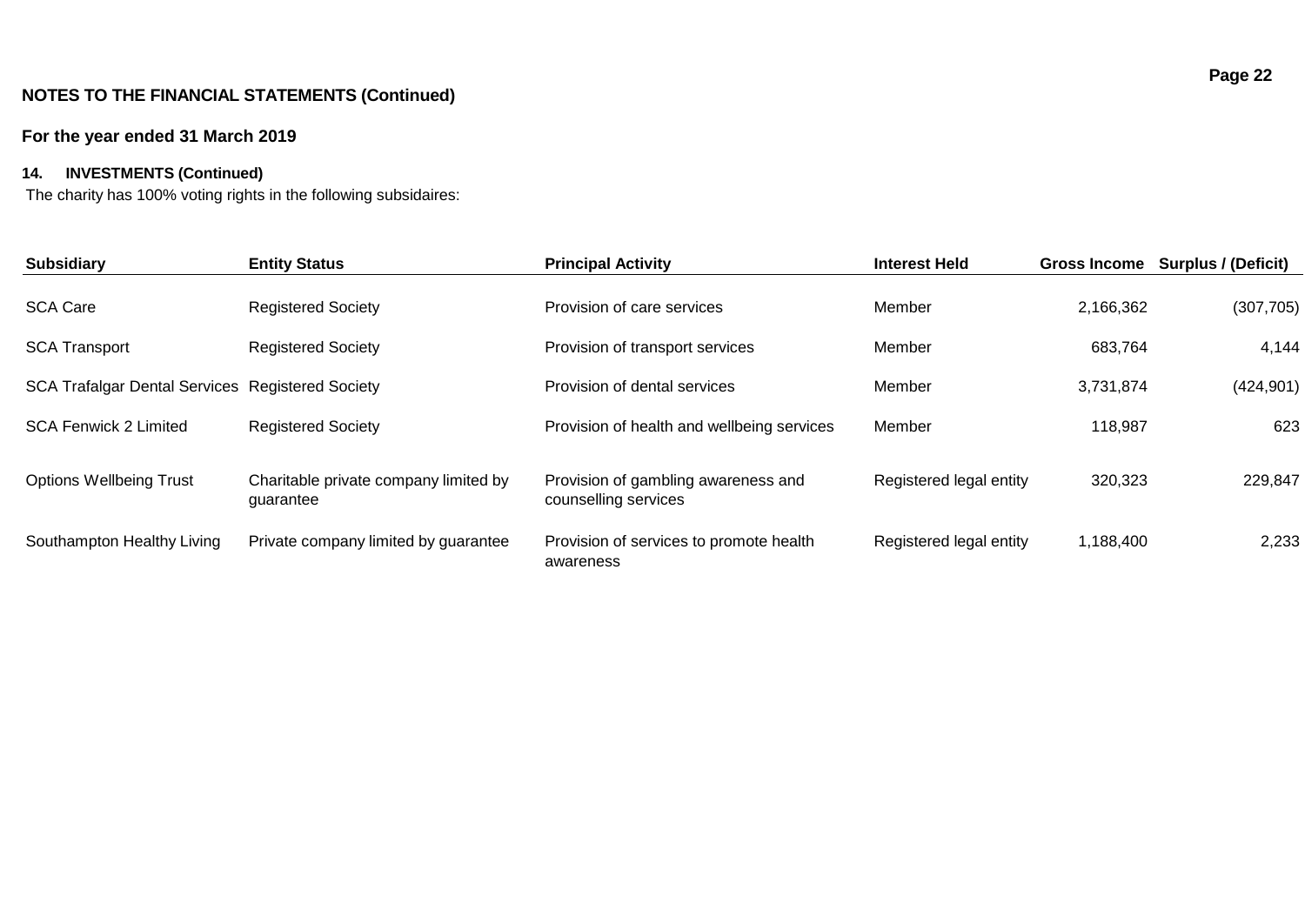15. **DEBTORS**

|                                            | <b>Consolidated</b> |           |         | <b>Charitable Company</b> |
|--------------------------------------------|---------------------|-----------|---------|---------------------------|
|                                            | 2019                | 2018      | 2019    | 2018                      |
|                                            |                     |           |         |                           |
| Trade debtors                              | 741,756             | 508,959   | 5,054   | 3,115                     |
| Other debtors                              | 261,912             | 321,425   |         |                           |
| Prepayments and accrued income             | 261,379             | 270,002   | 47.222  | 52,998                    |
| VAT                                        | 6.447               | 16,794    |         | 7,104                     |
| <b>Amounts due from Related Societies:</b> |                     |           |         |                           |
| <b>SCA Care</b>                            |                     |           |         | 1,278                     |
| <b>SCA Transport Services</b>              |                     |           | 70,620  | 17                        |
| <b>SCA Fenwick 2 Limited</b>               |                     |           | 7.770   | 30,000                    |
| <b>Options Wellbeing Trust</b>             |                     |           | 33.187  | 12,020                    |
| Southampton Healthy Living                 |                     |           |         | 1,440                     |
| <b>Total</b>                               | 1.271.494           | 1,117,180 | 163.853 | 107,972                   |

## 16. **CREDITORS: Amounts falling due within one year**

|                                          | <b>Consolidated</b> |           |         | <b>Charitable Company</b> |
|------------------------------------------|---------------------|-----------|---------|---------------------------|
|                                          | 2019                | 2018      | 2019    | 2018                      |
|                                          | £                   | £         |         | £                         |
| <b>Bank loans</b>                        | 56,061              | 19,325    |         |                           |
| Bank overdraft                           |                     | 225,227   |         |                           |
| <b>Trade creditors</b>                   | 627,348             | 259,135   | 47,744  | 44,830                    |
| Hire purchase and finance leases         | 42,257              | 45,988    |         |                           |
| Other creditors                          | 269,225             | 270,737   | 6,638   | 2,188                     |
| Social Security and other taxes          | 76,008              | 69,905    | 15,388  | 15,188                    |
| VAT                                      |                     |           | 7.906   |                           |
| Accruals                                 | 1,583,999           | 1,666,539 | 14,516  | 21,878                    |
| Deferred income (Note 17)                | 15,414              | 132,345   |         |                           |
| Pension liability and contribution       | 29,446              | 29,806    |         |                           |
| <b>Amounts due to Related Societies:</b> |                     |           |         |                           |
| <b>SCA Care</b>                          |                     |           | 15,128  |                           |
| <b>SCA Trafalgar Dental Services</b>     |                     |           | 333,026 | 349,425                   |
| Southampton Healthy Living               |                     |           | 37,563  |                           |
| Total                                    | 2,699,758           | 2,719,007 | 477,909 | 433,509                   |

## 17. **MOVEMENTS IN DEFERRED INCOME**

|                                  | <b>Consolidated</b> |          | <b>Charitable Company</b> |      |
|----------------------------------|---------------------|----------|---------------------------|------|
|                                  | 2019                | 2018     | 2019                      | 2018 |
|                                  |                     |          |                           |      |
| Deferred income at 1 April 2018  | 132.345             | 15.615   |                           |      |
| Income released during the year  | (132, 345)          | (15,615) | -                         |      |
| Income deferred in the year      | 15.414              | 132.345  | -                         |      |
| Deferred income at 31 March 2019 | 15.414              | 132.345  |                           |      |

## 18. **CREDITORS: Amounts falling due after more than one year**

|                                  | <b>Consolidated</b> |         |        | <b>Charitable Company</b> |  |  |  |  |  |  |  |  |  |  |  |  |  |  |  |  |  |
|----------------------------------|---------------------|---------|--------|---------------------------|--|--|--|--|--|--|--|--|--|--|--|--|--|--|--|--|--|
|                                  | 2019                | 2018    | 2019   | 2018                      |  |  |  |  |  |  |  |  |  |  |  |  |  |  |  |  |  |
|                                  |                     |         |        |                           |  |  |  |  |  |  |  |  |  |  |  |  |  |  |  |  |  |
| Bank loans                       | 378,611             | 16.231  |        |                           |  |  |  |  |  |  |  |  |  |  |  |  |  |  |  |  |  |
| Local Authority loan             | 25,195              | 24.708  | 25.195 | 24.708                    |  |  |  |  |  |  |  |  |  |  |  |  |  |  |  |  |  |
| Hire purchase and finance leases | 9.239               | 54,083  |        |                           |  |  |  |  |  |  |  |  |  |  |  |  |  |  |  |  |  |
| Pension liability                | 338.348             | 524.985 |        |                           |  |  |  |  |  |  |  |  |  |  |  |  |  |  |  |  |  |
| <b>Total</b>                     | 751,393             | 620,007 | 25,195 | 24,708                    |  |  |  |  |  |  |  |  |  |  |  |  |  |  |  |  |  |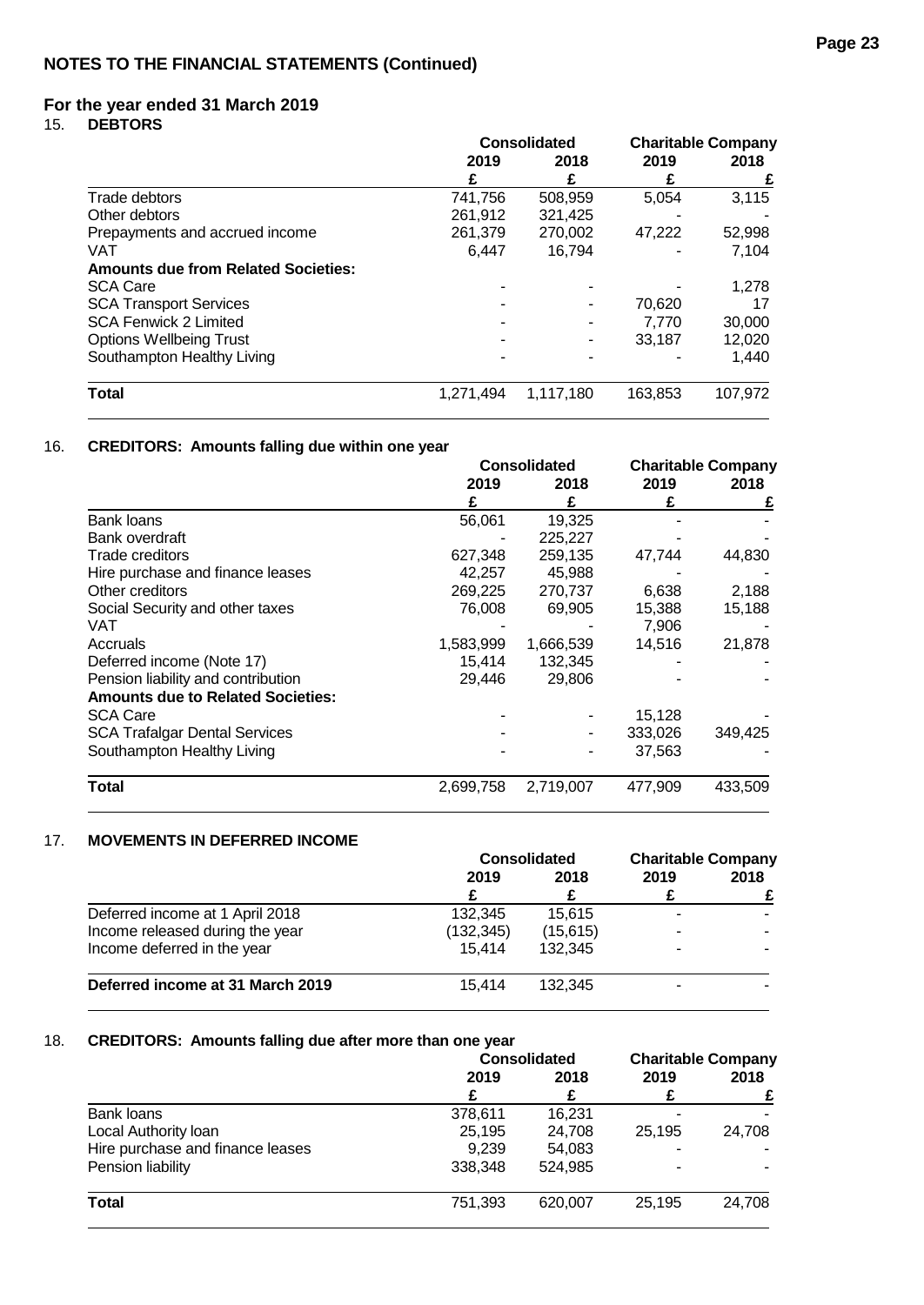19. **BANK LOANS**

|                                                                                            | <b>Consolidated</b> |        | <b>Charitable Company</b> |      |  |  |  |  |  |  |
|--------------------------------------------------------------------------------------------|---------------------|--------|---------------------------|------|--|--|--|--|--|--|
|                                                                                            | 2019                | 2018   | 2019                      | 2018 |  |  |  |  |  |  |
|                                                                                            |                     |        |                           |      |  |  |  |  |  |  |
| Loans payable falling due within one year<br>Loans payable falling due in more than 1 year | 56.061              | 19.325 |                           |      |  |  |  |  |  |  |
| but less than 5 years                                                                      | 378.611             | 16.231 |                           |      |  |  |  |  |  |  |
| Total                                                                                      | 434.672             | 35.556 |                           |      |  |  |  |  |  |  |

During the year to 31 March 2015 SCA Trafalgar Dental Services took out an unsecured loan of £96,625 with Shawbrook Bank Limited. The loan is repayable over 5 years and carries commercial rates of interest. The loan was used to finance the refurbishment of a new leased surgery in Portsmouth.

During the year to 31 March 2019 SCA Trafalgar Dental Services has entered into two ten year mortgages with Lloyds Bank PLC; £225,000 is at a variable rate of 1.95% above BOE bank rate, and £225,000 is at a fixed rate of 3.78%. The mortgages are secured against the property at Swanage.

## 20. **COMMITMENTS UNDER OTHER LONG-TERM LOANS**

Future commitments under long-term loans are as follows:

| <b>Consolidated</b> |        | <b>Charitable Company</b> |        |  |  |  |      |      |      |
|---------------------|--------|---------------------------|--------|--|--|--|------|------|------|
| 2019                |        |                           |        |  |  |  | 2018 | 2019 | 2018 |
|                     | £      |                           |        |  |  |  |      |      |      |
| 24,000              | 24.000 | 24.000                    | 24,000 |  |  |  |      |      |      |
| 24,000              | 24.000 | 24,000                    | 24,000 |  |  |  |      |      |      |
| 1.195               | 708    | 1.195                     | 708    |  |  |  |      |      |      |
| 25,195              | 24.708 | 25.195                    | 24,708 |  |  |  |      |      |      |
|                     |        |                           |        |  |  |  |      |      |      |

Other long-term loans are analysed as follows:

|                         | <b>Consolidated</b> |        | <b>Charitable Company</b> |        |      |
|-------------------------|---------------------|--------|---------------------------|--------|------|
|                         | 2019                |        | 2018                      | 2019   | 2018 |
|                         |                     |        |                           |        |      |
| Non-current obligations | 25.195              | 24.708 | 25.195                    | 24.708 |      |
| Total                   | 25.195              | 24.708 | 25.195                    | 24.708 |      |

During the year ending 31 March 2017 Social Care in Action took over the operation of the Cobbett Road Library in Southampton from the local authority. Southampton City Council provided a loan of £24,000 to cover the running costs for the first year of operation. This loan is repayable when a surplus is generated from that property over a three year period. Interest is accruing at a rate of 2.0%.

## 21. **COMMITMENTS UNDER HIRE PURCHASE AND FINANCE LEASE AGREEMENTS**

|                                                                                     | <b>Consolidated</b> |           | <b>Charitable Company</b> |      |
|-------------------------------------------------------------------------------------|---------------------|-----------|---------------------------|------|
|                                                                                     | 2019                | 2018      | 2019                      | 2018 |
|                                                                                     |                     |           |                           |      |
| Future commitments under hire purchase and finance lease agreements are as follows: |                     |           |                           |      |
| Amounts payable within one year                                                     | 48,140              | 48.694    |                           |      |
| Amounts payable between 2 and 5 years                                               | 10,761              | 64,716    |                           |      |
|                                                                                     | 58.901              | 113.410   |                           |      |
| Less: Interest and finance charges                                                  |                     |           |                           |      |
| relating to future periods                                                          | (7, 405)            | (13, 339) |                           |      |
| <b>Total</b>                                                                        | 51,496              | 100,071   |                           |      |
| Hire purchase and finance lease agreements are analysed as follows:                 |                     |           |                           |      |
| <b>Current obligations</b>                                                          | 42,257              | 45,988    |                           |      |
| Non-current obligations                                                             | 9,239               | 54,083    |                           |      |
| Total                                                                               | 51,496              | 100,071   |                           |      |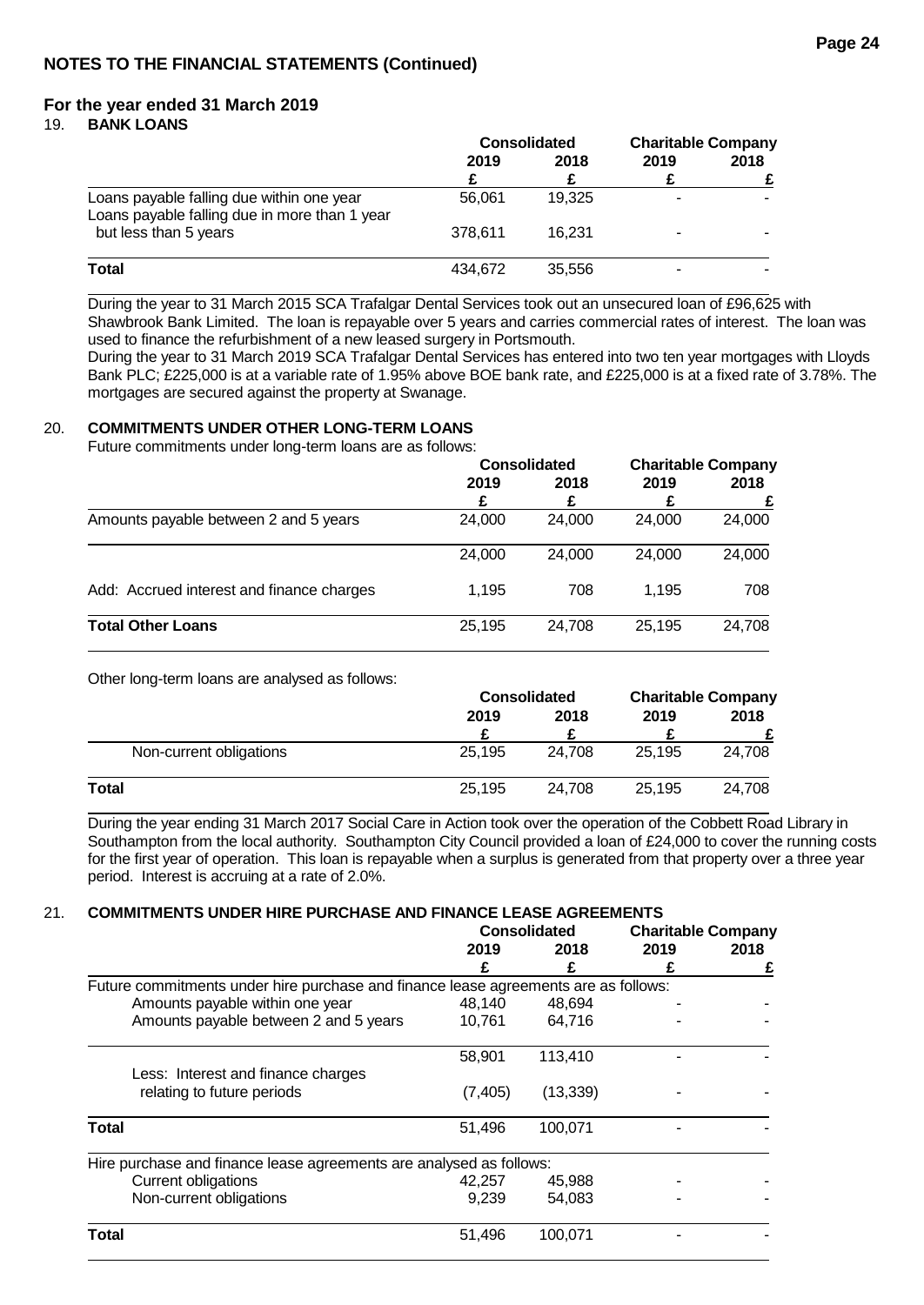## 22. **COMMITMENTS FOR PENSION PAYMENTS**

Future commitments under pension agreements are as follows:

|           | <b>Consolidated</b> |      |                           |
|-----------|---------------------|------|---------------------------|
| 2019      | 2018                | 2019 | 2018                      |
|           |                     |      |                           |
| 25,535    | 26,208              |      |                           |
| 107,800   | 109,000             |      |                           |
| 393,665   | 508,000             |      |                           |
| 527,000   | 643,208             |      |                           |
| (171,643) | (92,015)            |      |                           |
| 355,357   | 551,193             |      |                           |
|           |                     |      | <b>Charitable Company</b> |

Pension commitments are analysed as follows:

| <b>Consolidated</b> |         | <b>Charitable Company</b> |      |      |
|---------------------|---------|---------------------------|------|------|
| 2019                |         | 2018                      | 2019 | 2018 |
|                     |         |                           |      |      |
| 17.009              | 26,208  |                           |      |      |
| 338,348             | 524.985 | ۰                         |      |      |
| 355,357             | 551,193 | -                         |      |      |
|                     |         |                           |      |      |

## 23. **ANALYSIS OF NET ASSETS BETWEEN FUNDS**

|                                | <b>Unrestricted</b><br><b>Funds</b><br>2019 | <b>Restricted</b><br><b>Funds</b><br>2019 | Total<br><b>Funds</b><br>2019 | Total<br><b>Funds</b><br>2018 |
|--------------------------------|---------------------------------------------|-------------------------------------------|-------------------------------|-------------------------------|
|                                | £                                           | £                                         | £                             | £                             |
| <b>Consolidated</b>            |                                             |                                           |                               |                               |
| Tangible fixed assets          | 1,611,653                                   |                                           | 1,611,653                     | 1,669,672                     |
| <b>Investment Properties</b>   | 190,000                                     |                                           | 190,000                       | 131,520                       |
| Intangible assets              | 20,000                                      |                                           | 20,000                        | 30,000                        |
| <b>Current assets</b>          | 2,748,887                                   | 7,280                                     | 2,756,167                     | 3,222,082                     |
| <b>Current liabilities</b>     | (2,699,758)                                 |                                           | (2,699,758)                   | (2,719,007)                   |
| Long term liabilities          | (751, 393)                                  |                                           | (751,393)                     | (620,007)                     |
| Net assets at 31 March 2019    | 1,119,389                                   | 7,280                                     | 1,126,669                     | 1,714,260                     |
| <b>Charitable Company</b>      |                                             |                                           |                               |                               |
| Tangible fixed assets          | 39,847                                      |                                           | 39,847                        | 42,188                        |
| Investments                    | 4                                           |                                           | 4                             | 4                             |
| <b>Current assets</b>          | 533,131                                     | 7,280                                     | 540,411                       | 583,448                       |
| <b>Current liabilities</b>     | (479,476)                                   |                                           | (479,476)                     | (433,509)                     |
| Liabilities due after one year | (25, 195)                                   |                                           | (25, 195)                     | (24, 708)                     |
| Net assets at 31 March 2019    | 68,311                                      | 7,280                                     | 75,591                        | 167,423                       |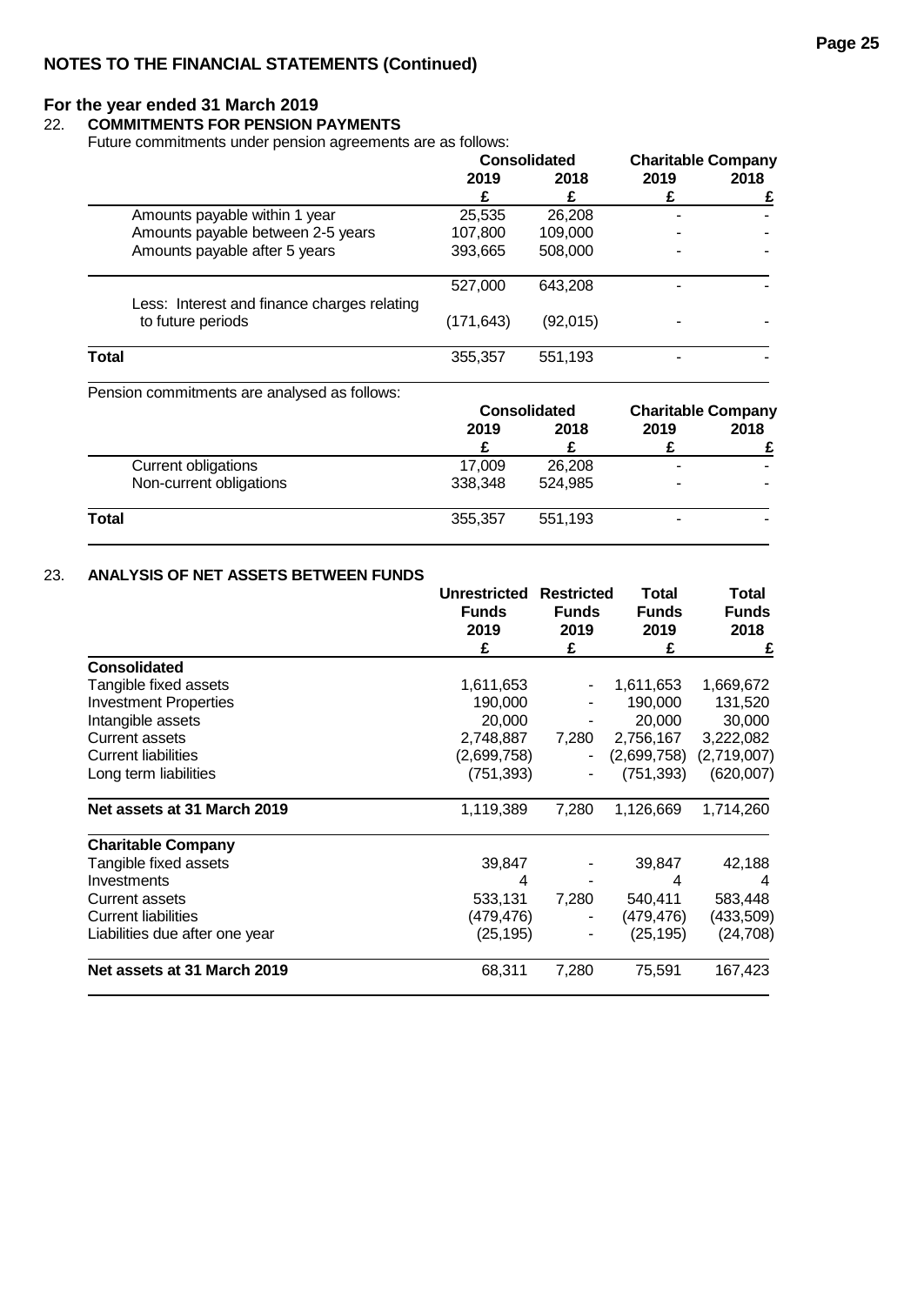24. **ANALYSIS OF CHARITABLE FUNDS**

|                                 | <b>Restated</b><br>At<br>01.04.18<br>£ | Incoming<br><b>Resources</b><br>£ | Gains<br>£ | Outgoing<br><b>Resources</b><br>£ | At<br>31.03.19<br>£ |
|---------------------------------|----------------------------------------|-----------------------------------|------------|-----------------------------------|---------------------|
| <b>Consolidated</b>             |                                        |                                   |            |                                   |                     |
| <b>Analysis of Movements in</b> |                                        |                                   |            |                                   |                     |
| <b>Unrestricted Funds</b>       |                                        |                                   |            |                                   |                     |
| General Fund                    | 2,038,284                              | 8,004,618                         |            | (8,862,044)                       | 1,180,858           |
| <b>Pension Fund</b>             | (551, 193)                             |                                   | 179,923    | 15,913                            | (355, 357)          |
| <b>Revaluation reserve</b>      | 219,832                                |                                   | 80,533     | (6, 477)                          | 293,888             |
| <b>Total Unrestricted Funds</b> | 1,706,923                              | 8,004,618                         | 260,456    | (8,852,608)                       | 1,119,389           |
| <b>Analysis of Movements in</b> |                                        |                                   |            |                                   |                     |
| <b>Restricted Funds</b>         |                                        |                                   |            |                                   |                     |
| <b>Contract Readiness Fund</b>  |                                        | 35,340                            |            | (35, 340)                         |                     |
| Gamcare                         |                                        | 189,555                           |            | (189, 555)                        |                     |
| Hardship fund                   | 3,501                                  | 936                               |            | (993)                             | 3,444               |
| Mildred Anne Reynolds fund      | 3,836                                  |                                   |            |                                   | 3,836               |
| <b>Total Restricted Funds</b>   | 7,337                                  | 225,831                           |            | (225, 888)                        | 7,280               |
| <b>Total Funds</b>              | 1,714,260                              | 8,230,449                         | 260,456    | (9,078,496)                       | 1,126,669           |

|                                                    | Restated<br>At<br>01.04.18<br>£ | Incoming<br>Resources<br>£ | Outgoing<br><b>Resources</b><br>£ | At<br>31.03.19<br>£ |
|----------------------------------------------------|---------------------------------|----------------------------|-----------------------------------|---------------------|
| <b>Charitable Company</b>                          |                                 |                            |                                   |                     |
| <b>Analysis of Movements in Unrestricted Funds</b> |                                 |                            |                                   |                     |
| <b>General Fund</b>                                | 160,086                         | 735,218                    | (825, 426)                        | 69,878              |
| <b>Total Unrestricted Funds</b>                    | 160,086                         | 735,218                    | (825, 426)                        | 69,878              |
| <b>Analysis of Movements in Restricted Funds</b>   |                                 |                            |                                   |                     |
| <b>Contract Readiness Fund</b>                     |                                 | 35,340                     | (35, 340)                         |                     |
| Hardship fund                                      | 3,501                           | 936                        | (993)                             | 3,444               |
| Mildred Anne Reynolds fund                         | 3,836                           |                            |                                   | 3,836               |
| <b>Total Restricted Funds</b>                      | 7,337                           | 36,276                     | (36, 333)                         | 7,280               |
| <b>Total Funds</b>                                 | 167,423                         | 771,494                    | (861,759)                         | 77,158              |

#### **Unrestricted Funds**

Unrestricted Funds comprise of :-

*General Fund* – Those funds which the Trustees are free to use in accordance with the Charity's objects and to fund the Charity's net fixed assets.

*Pension Fund* – Those funds which the Trustees are to use to fund the Charity's pension obligations as disclosed in note 25.

*Revaluation Reserve* - relates to investment property and freehold property revaluations in Options Wellbeing Trusts.

#### **Restricted Funds**

Restricted Funds are funds which have been given for particular purposes and projects. The Restricted Funds must be used for the specific purpose as laid down by the donor.

*Contract Readiness Fund* – Social Care in Action has received a grant of £52,860 from the Big Lottery. SCiA engaged the services of Cogent Ventures to prepare the group to apply for and become successful at tendering for new business. This fund assisted SCA Care in obtaining the Southampton Living Well contract which commenced on 1 April 2018. This fund is also being used to create charitable business plans for subsidiaries in the group.